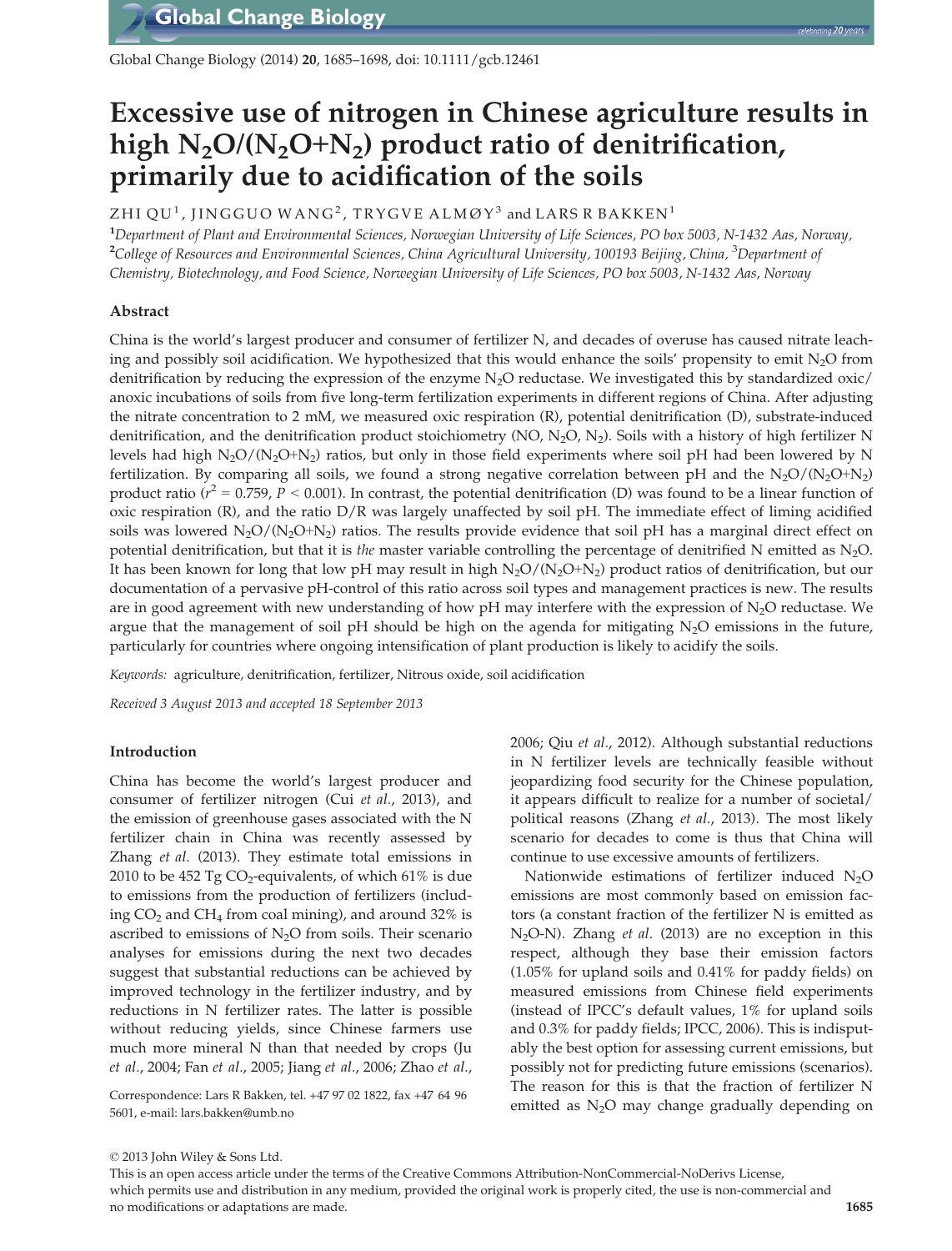agronomic practice. We believe that this is particularly relevant for China, for reasons developed in some detail below.

Guo et al. (2010) have documented that the combination of increasing fertilizer levels and crop yields over the last decades has resulted in a significant acidification of Chinese agricultural soils. Their calculations of proton balances and base cation removal for Chinese croplands indicate that an accelerating acidification will take place in the years to come if current agronomic practice is continued. This is possibly bad news regarding the future emissions of  $N<sub>2</sub>O$  from Chinese agricultural soils.

In soils, the only known sink for  $N_2O$  is the enzyme  $N_2$ O-reductase, which is one of four reductases used by denitrifying bacteria to sustain respiration under anoxic conditions by reducing  $NO_3^-$  to  $N_2$  (van Spanning *et al.*, 2007). Empirical evidence for a negative effect of acidity on the rate of  $N_2O$  reduction in soil has accumulated over the last five decades since it was first observed by Wijler & Delwiche (1954) and Nömmik (1956); as summarized by Šimek & Cooper (2002). The mechanisms involved were not well-understood, however, and the strength of this pH control over the  $N_2O/(N_2O+N_2)$ product ratio of denitrification was not adequately determined when compared with other factors. Recent investigations of gene transcription and electron flow kinetics at the cellular level with the model organism Paracoccus denitrificans have indicated that the reason for low  $N_2O$  reduction rate at low pH is a post transcriptional interference during the assembly of the enzyme N<sub>2</sub>O reductase (Bergaust et al., 2010; Bakken et al., 2012). Liu et al. (2010) conducted a series of experiments with soil from long-term liming experiments in Scandinavia, and demonstrated a strong negative correlation between soil pH and the  $N_2O/(N_2O+N_2)$  ratio within the pH range 4–7. Measurements of gene transcription (nir, nor, and nosZ, coding for  $NO_2^-$ , NO. and N2O-reductase respectively), along with the gas kinetics demonstrated that the low  $N_2O$  reductase activity in acid soils could not be ascribed to low number of nosZ transcripts. The authors suggested that the  $N_2O/$  $(N_2O+N_2)$  was negatively correlated with pH for exactly the same reason as in the model organism P. denitrificans. Thus, soil pH emerges as a master variable for  $N_2O$  production in soils, and we are beginning to understand why. The phenomenon may have major implications for future emissions from Chinese agriculture, and this needs to be evaluated by investigating soils from relevant long-term experiments in China.

We hypothesized that the excessive application of nitrogen fertilizer in the intensive cropping system in China (i) results in soil acidification; (ii) that this soil acidification induces higher  $N_2O/(N_2O+N_2)$  product ratio; (iii) that liming alleviates the effect of acidification on the  $N_2O/(N_2O+N_2)$  ratio. Firstly, we sampled the soils from five Chinese long-term fertilization experiment sites, with various fertilizer N levels, and with or without manure input. The soils were incubated in a robotized incubation system (Molstad et al., 2007) under oxic and subsequently anoxic conditions [in helium (He) atmosphere], during which the  $O_2$ ,  $CO_2$ , NO,  $N_2O$ , and  $N_2$  gas kinetics were monitored. Secondly, the immediate effect of liming was tested using the same incubation procedure.

## Materials and methods

#### Soils and field experiments

Five long-term field fertilization experimental sites with upland crops were selected from cold temperate to subtropical regions of the major agricultural areas in China (Fig. 1). Gongzhuling (GZL) soils were taken from an experimental field established in 1980 at the Gongzhuling Research Farm of the Jilin Academy of Agricultural Sciences, Jilin Province. The soils are classified as Luvic Phaeozems in FAO (1988) and typic Black soil according to the Chinese Soil Classification System (Zhu et al., 2007; Zhang et al., 2009). Shangzhuang (SZ) soils were sampled from a newly established field experiment that was started in October 2006 at the Shangzhuang Research Station of China Agricultural University, suburban Beijing. The soil type is Calcareous Cambisol (FAO, 1988; Qiu et al., 2012). Qiyang (QY) soils were sampled from the plots of a long-term experiment established in September 1990 at the Qiyang Experiment Station of the Chinese Academy of Agricultural Sciences (CAAS), Hunan Province. The soils are classified as Ferralic Cambisol (FAO, 1988; Zhang et al., 2008). Changwu (CW) soils were taken from a long-term fertilization experiment started in 1984 at the Changwu Agri-ecological Station, Changwu County, Shaanxi Province. The soil is a



Fig. 1 Map showing the sampling sites in China.

© 2013 John Wiley & Sons Ltd., Global Change Biology, 20, 1685–1698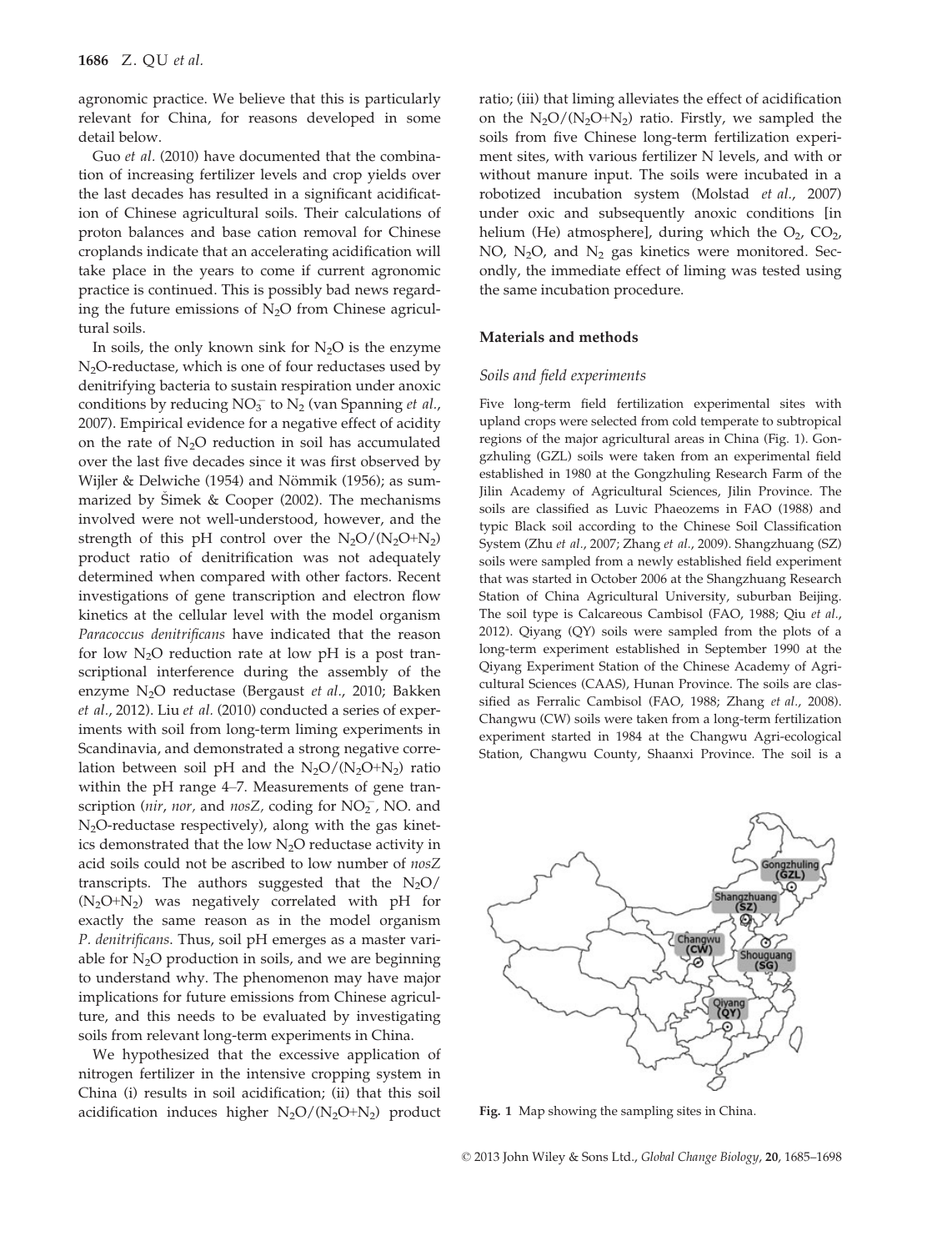calcareous soil, and referred to as a coarse-textured dark loessial soil following the Chinese Soil Classification System, which corresponds to a Calcarid Regosol based on the FAO System (FAO, 1988; Hao et al., 2007). Shouguang (SG) soils were taken from a greenhouse experiment started in 2004 at Luojia village, Shouguang, Shandong province. The soil is classified as Calcareous Cambisol (FAO, 1988; He et al., 2009). More information is described in Table 1. Soil samples were taken throughout 2010 and 2011, transported to the laboratory in Norway where they were passed through a 4 mm sieve and stored at  $4 °C$  in moist condition ( $pF = 2-3$ ) until use (≤12 months after sampling).

To simplify the presentation and discussion of treatment effects, we combined various treatments into broad categories with the following codes:

CK: control, no manure, or chemical fertilizer input;

Nhigh: high doses of chemical fertilizer N input (with or without P and K);

Nopt: moderate/optimal doses of chemical fertilizer N input (with or without P and K);

M: manure input;

MNhigh/opt: manure and chemical fertilizer N input (with or without P and K).

Experimental details for each field experiment are given in Table S1.

#### Soil pretreatment

To obtain a homogenous distribution and equal concentration of nitrate in all soils, the soil samples were treated by flooding and drainage with  $2 \text{ mm KNO}_3$  solution immediately before incubation. The soil samples were placed in 500 ml filter funnels with  $4.5$  cm diameter  $0.45$  µm Millipore membrane filters and flooded with 2 mm  $KNO<sub>3</sub>$  solution. After 5 min the soils were drained by applying vacuum for 10 min. This flooding/ drainage procedure was repeated three times, followed by a final evacuation step of 1 h. The soil moisture content, based on soil wet weight, ranged from 15% to 25% after the final drainage, depending on soil texture.

#### Soil incubation under oxic and anoxic conditions

We used the same incubation procedures as Raut et al. (2012), with minor modifications. After flooding and drainage, the soils were transferred to 120 ml serum vials (30 g fresh weight

|                                       | Gongzhuling (GZL)                                                                     | Shangzhuang (SZ)  | Qiyang (QY)       | Changwu (CW)                      | Shouguang (SG)        |  |
|---------------------------------------|---------------------------------------------------------------------------------------|-------------------|-------------------|-----------------------------------|-----------------------|--|
| Latitude                              | 42°57'N                                                                               | 39°48'N           | $26^{\circ}45'$ N | $35^{\circ}14'$ N                 | 36°55'N               |  |
| Longitude                             | 148°57'E                                                                              | 116°28'E          | 111°52'E          | 107°41'E                          | 118°45'E              |  |
| Altitude (m)                          | 150-220                                                                               | 40                | 120               | 1200                              | 22                    |  |
| Mean annual                           | 450-600                                                                               | 500-700           | 1255              | 565                               | 558                   |  |
| precipitation (mm)                    |                                                                                       |                   |                   |                                   |                       |  |
| Mean annual                           | $4 - 5$                                                                               | 11.4              | 18                | 9.1                               | 12.4                  |  |
| temperature (°C)                      |                                                                                       |                   |                   |                                   |                       |  |
| Soil texture                          | Silt loam                                                                             | Silt loam         | Clay              | Clay loam                         | Silt loam             |  |
|                                       | 31% clay                                                                              | 20% clay          | 61.4% clay        | 33% clay                          | 2% clay               |  |
|                                       | $30\%$ silt                                                                           | 57% silt          | 34.9% silt        | $21\%$ silt                       | 52% silt              |  |
|                                       | $39\%$ sand                                                                           | $23\%$ sand       | $3.7\%$ sand      | $46\%$ sand                       | $46\%$ sand           |  |
| Organic C (g $kg^{-1}$ )              | $12.9 - 24.0$                                                                         | $3.3 - 5.4$       | $4.3 - 12.0$      | $4.3 - 9.5$                       | $3.4 - 10.3$          |  |
| $pH(1:5 w/v)$ in                      | $7.3 - 7.7$                                                                           | 6.7               | $3.7 - 5.7$       | $7.9 - 8.0$                       | $6.2 - 7.3$           |  |
| 0.01 mol $1^{-1}$ CaCl <sub>2</sub> ) |                                                                                       |                   |                   |                                   |                       |  |
| Cropping system                       | Maize                                                                                 | Wheat-maize       | Wheat-maize       | Wheat                             | Two-season tomato     |  |
| Year of establishment                 | 1980                                                                                  | 2006              | 1990              | 1984                              | 2004                  |  |
| Fertilizer treatment $(N, P, K, M)^*$ |                                                                                       |                   |                   |                                   |                       |  |
| <b>CK</b>                             | 0, 0, 0, 0                                                                            | 0, 0, 0, 0        | 0, 0, 0, 0        | 0, 0, 0, 0                        | 0, 0, 0, 0            |  |
| $N_{opt}$                             | 165, 36, 57, 0†                                                                       | 220, 70, 75, 0    | 300, 53, 100, 0†  | 120, 0, 0, 0                      | -                     |  |
| $N_{\text{high}}$                     | -                                                                                     | 560, 70, 75, 0    |                   |                                   |                       |  |
| M                                     | 0, 0, 0, 60                                                                           | $\qquad \qquad -$ | 0, 0, 0, 27       | 0, 0, 0, 75                       | 0, 0, 0, 36           |  |
| $M N_{opt}$                           | 165, 36, 57, 60†                                                                      |                   | 90, 53, 100, 19   | 120, 0, 0, 75                     | 368, 79, 382, 36      |  |
| $M N_{high}$                          |                                                                                       |                   |                   |                                   | 1290, 79, 382, 36     |  |
| Type of manure                        | Mixture of swine<br>manure, plant<br>residues, and soil.<br>10-20% C<br>$0.5 - 1\%$ N |                   | Pig manure 1.1% N | Cow manure<br>10% C<br>$0.26\%$ N | Chicken manure 1.5% N |  |

Table 1 Field experimental details

\*The average annual amount of nitrogen (kg N ha<sup>-1</sup>), phosphorus (kg P ha<sup>-1</sup>), potassium (kg K ha<sup>-1</sup>), and farmyard manure (Mg  $ha^{-1}$ ) input.

†A treatment without P and K (but identical N level) was included.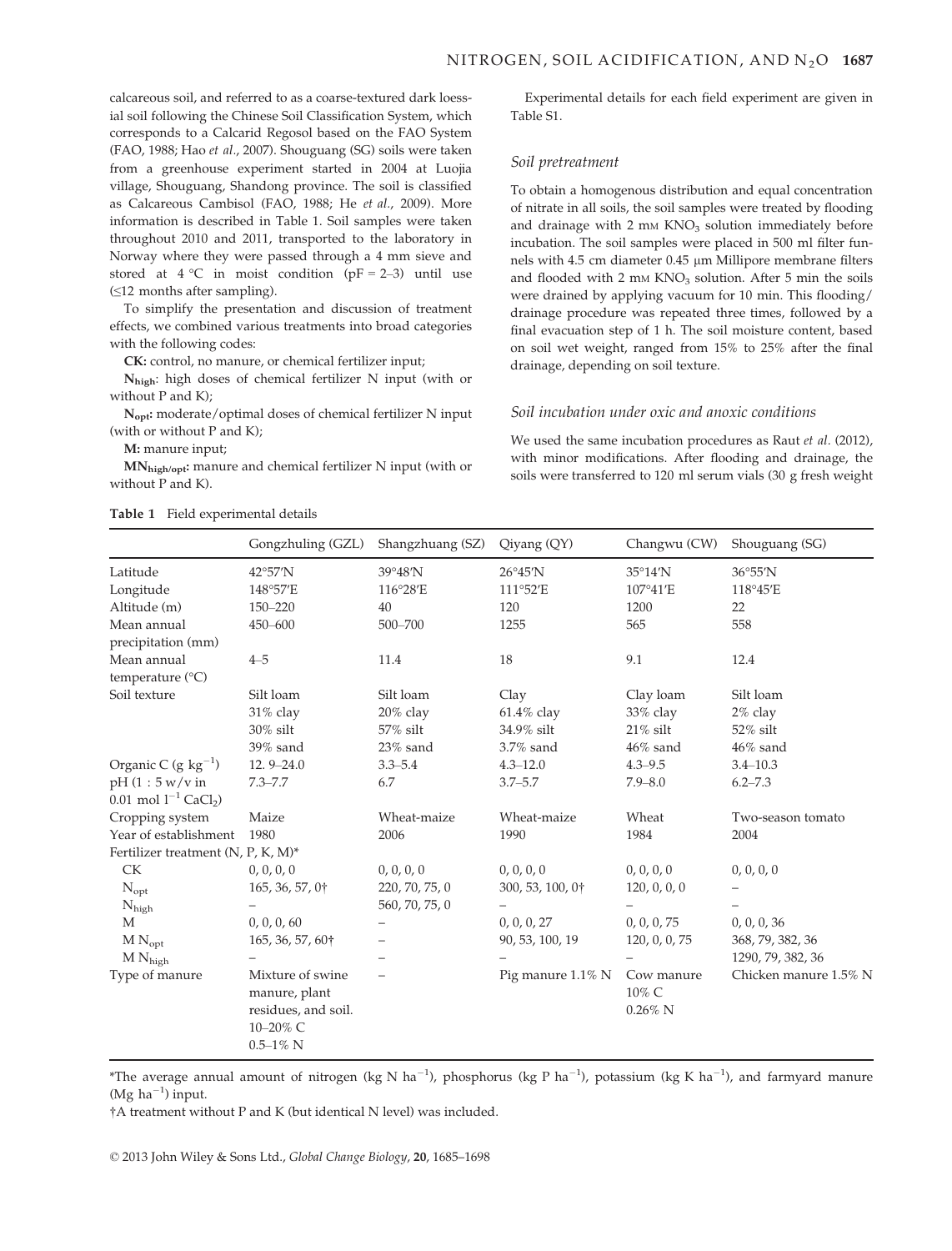per vial), which were then sealed with air-tight butyl-rubber septa and aluminum crimp caps. Two or three replicate vials were prepared depending on the availability of the incubation positions in the incubation system. All the vials were transferred to the robotized incubation system at 15 °C to monitor gases  $(O_2, CO_2, NO, N_2O, and N_2)$  under oxic conditions for a period of 24–40 h to estimate the respiration rate. This period was named Phase Oxic.

After this oxic incubation, all the vials were repeatedly evacuated and filled with He (6 cycles) to remove  $O_2$  and  $N_2$ . The vials were then transferred back to the incubation system and incubated at  $15 \,^{\circ}\text{C}$  to monitor headspace gases. This anoxic incubation period was named Phase I, which lasted 100–200 h depending on the denitrification rate; for soils with high denitrification rates, Phase I was ended when all  $\mathrm{NO_3^-}$ was recovered as  $N_2$  or  $N_2+N_2O$  (ca. 100% recovery). For soils with lower rates of denitrification, Phase I was ended despite the presence of residual  $NO_3$ - and  $NO_2$ - in the soil, i.e.  $(N_2O+N_2)-N <$  initial  $NO_3-N$ . Subsequently, nitrogen and glutamate was added by injecting a 0.5 ml solution (spread by dripping evenly on the soil surface) containing  $26 \text{ mm KNO}_3$ and 130 mM glutamic acid, with pH adjusted to 7 with sodium hydroxide (NaOH). This injection gave a final concentration of approximately 2 mm  $KNO<sub>3</sub>$  and 10 mm glutamate in the soil liquid (if evenly distributed). The vials were then He washed once more and continually incubated anoxic until the  $N_2$  gas production stopped due to depletion of nitrate (such depletion was not reached for the soils with the lowest denitrification rates). This period was named Phase II.  $O_2$ ,  $CO_2$ , NO,  $N_2O$ , and  $N_2$  gases were monitored automatically during these two anoxic incubation periods.

The incubation experiments were done in a robotized incubation system similar to that described by Molstad et al. (2007), with moderate improvements. In short, the system monitored the headspace-concentrations of relevant gases  $(O_2,$  $CO<sub>2</sub>$ , NO, N<sub>2</sub>O, and N<sub>2</sub>) by repeated gas sampling through the butyl-rubber septa of the incubation vials. The gas samples were drawn by a peristaltic pump, which returned an equal volume of He. This ensured that the gas pressure was sustained near 1 atm despite repeated sampling, but diluted the headspace atmosphere with He (ca. 1%). This dilution was taken into account when calculating rates of production/consumption for each time increment [see Molstad et al. (2007) for details]. The sampling robot (Agilent GC Sampler 80) had a larger operating width than the previous version, and could sample from 44 incubation vials in the thermostatic water bath. NO concentrations were determined by the same instrument as in the original system (Chemoluminiscence NOx analyser Model 200A, Advanced Pollution Instrumentation, San Diego, USA), but the microGC with only thermal conductivity detectors (TCD) was replaced with a regular gas chromatograph (Agilent GC -7890A) with three detectors: a flame ionization detector (FID), a thermal conductivity detector (TCD), and an electron capture detector (ECD).  $N_2O$  was detected by both the ECD (linear range  $0-20 \mu l l^{-1}$ ) and TCD (for concentrations  $>$ 20  $\mu$ l l<sup>-1</sup>). The GC had two 30 m 0.53 mm id columns: a PLOT column for separation of  $CH_4$ ,  $CO_2$ , and  $N_2O$ , and a Molsieve column for separation of  $O_2$  and  $N_2$  (and Ar and Ne). Three vials with standard gases (known concentrations) were included in each incubation for calibration. These standard vials were prepared by evacuating 120 ml sealed vials and then filling them with Low standard gas (361 ppmv  $CO<sub>2</sub>$ , 1.89 ppmv CH<sub>4</sub>, and 0.585 ppmv N<sub>2</sub>O), High standard gas (1%  $CO<sub>2</sub>$ , 1%  $CH<sub>4</sub>$ , and 151 ppmv N<sub>2</sub>O) and NO standard gas (24.9 ppmv NO) respectively.

#### Gas kinetics

The oxic respiration rates were calculated from measured accumulation of  $CO<sub>2</sub>$  [taking carbonate chemistry as a function of soil pH into account, see Molstad et al. (2007) for details]. The reason for not using  $O<sub>2</sub>$  consumption rates was that estimated  $O<sub>2</sub>$  consumption rates for single time increments were very variable due to low rates compared with the loss of  $O<sub>2</sub>$ from the headspace by sampling. The denitrification rates were calculated by total  $(NO+N<sub>2</sub>O+N<sub>2</sub>)-N$  production during anoxic incubations. All these rates were calculated from changes in the headspace concentrations for each time increment between two samplings, taking into account the losses by sampling and minor leakage of  $N<sub>2</sub>$  into the vials, as described in detail by Molstad et al. (2007).

To characterize the denitrification product ratio  $N_2O/$  $(N_2O+N_2)$  during anoxic incubations, we calculated an  $N_2O$ production index  $(I_{N_2O})$ , as described by Liu *et al.* (2010). The index was calculated for each vial and used as single observation in the statistical analyses. The formula for the index is

$$
I_{N_2O} = \int_{0}^{T} N_2 O(t) dt / \int_{0}^{T} [N_2 O(t) + N_2(t)] dt
$$
 (1)

where  $N_2O(t)$  is the accumulated flux of  $N_2O$  at any time t,  $N_2(t)$  is the accumulated flux of  $N_2$  at any time t, and T is the time when a specified amount of  $NO<sub>3</sub>-N$  had been recovered as (NO+N2O+N2)-N. To include all soils in a statistical evaluation of treatment effects, we calculated  $I_{\text{N}_2O}$  at T, where  $T =$  the time when 100 nmol NO<sub>3</sub>–N  $g^{-1}$  soil had been recovered as  $(NO+N<sub>2</sub>O+N<sub>2</sub>)-N$ . For the soils with the lower denitrification rates, this was the maximum reached before termination of Phase I. The integrals were calculated by trapezoidal integration for each time interval (between two gas samplings). As shown in Fig. 2, the accumulated  $N_2O$  flux [i.e.  $N_2O(t)$ ] did not reach zero despite zero concentration in the vials. The reason for this is that a fraction of the  $N_2O$  was removed by sampling, and the bacteria cannot reduce this N<sub>2</sub>O for obvious reasons.

Statistical analyses were performed using Minitab 16 (Minitab Inc., State College, PA, USA). One-way ANOVA was used to analyze the long-term fertilization effects on soil pH, soil respiration rates, denitrification rates, and  $N_2O$  production indexes. General Regression Analysis was used to build linear regression models.

#### Liming experiment

Four soils were chosen for this experiment: two Chinese soils [MNhigh treatment in Shouguang (SG) and the CK treatment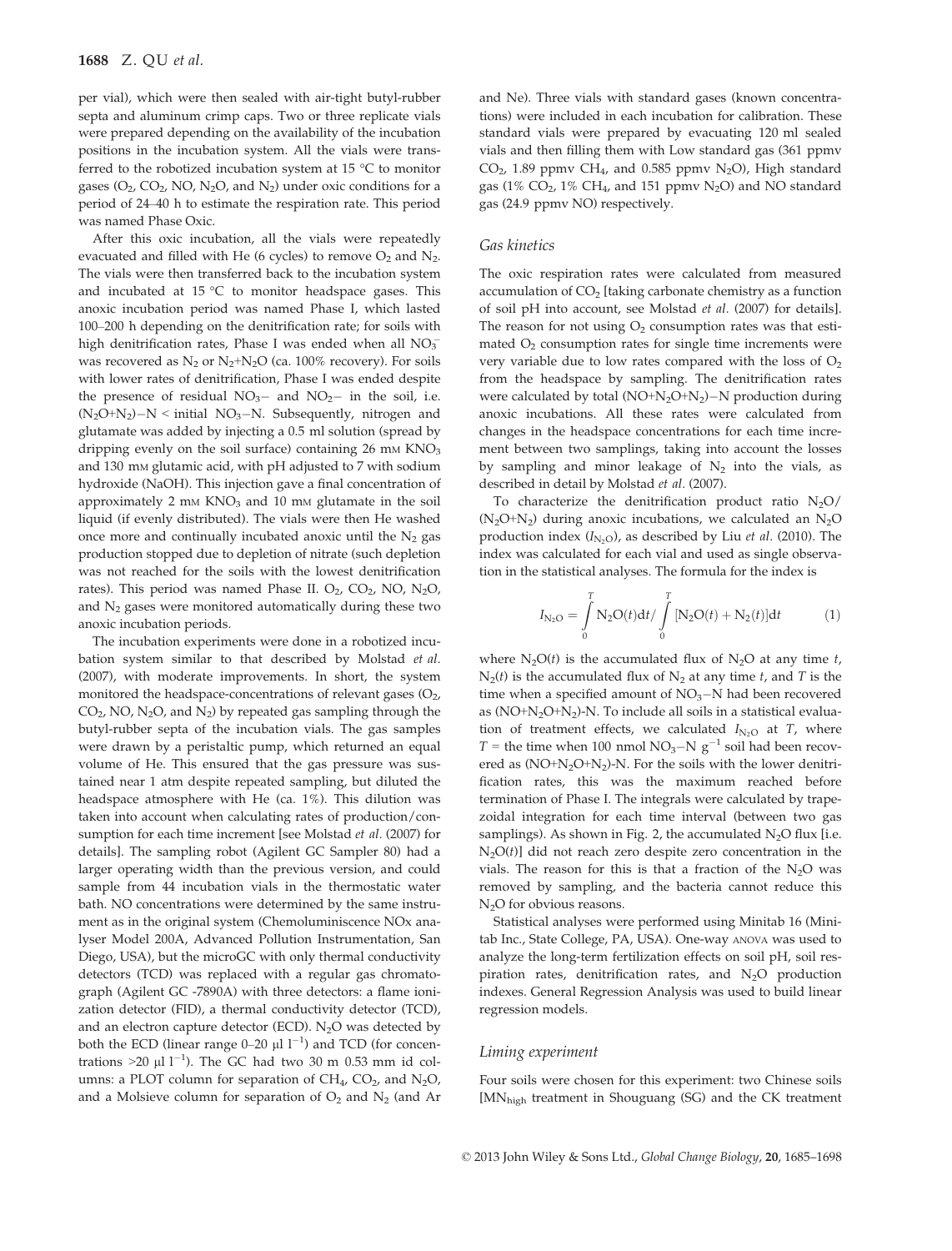

Fig. 2 Demonstration of calculation of  $N_2O$  production index  $(I_{N_2O} = \int N_2O(t)dt / \int [N_2O(t)+N_2(t)]dt$ . The area under the cumulative N<sub>2</sub>O–N is  $\int N_2O(t)dt$ , and the area under the cumulative  $(N_2O+N_2)-N$  is  $\int [N_2O(t)+N_2(t)]dt$ , where  $N_2O(t)$  is the accumulated flux of  $N_2O$  at any time t, and  $N_2(t)$  is the accumulated flux of  $N_2$  at any time t.

in Qiyang (QY)] and two peat soils (Fjaler soils, pH 4 and 6). The Fjaler peat soils were taken from one of the Norwegian long-term liming experiments analyzed by Liu et al.(2010). In this field experiment, the soil pH had been increased by adding shell sand in 1978. The experiment and the soils are described in detail by Mørkved et al. (2007).

In a preliminary experiment, we determined the amount of  $CaCO<sub>3</sub>$  needed to raise the pH of each soil to ca. 7. This was done by monitoring soil pH over a period of 2 days after adding various amounts of CaCO<sub>3</sub> (data not shown). The amounts of CaCO<sub>3</sub> needed were 0.090, 0.038, 0.024, and 0.013 g CaCO<sub>3</sub>  $g^{-1}$  dw soil for Fjaler soil with pH4 (F4), Fjaler soil with pH6 (F6), Shouguang soil (SG), and Qiyang soil (QY) respectively. The moist soils were then amended with these doses of  $CaCO<sub>3</sub>$ and incubated under oxic conditions at 15 °C for 2 days to stabilize the soil pH (parallel soil samples without  $CaCO<sub>3</sub>$ were included). The soils (with and without  $CaCO<sub>3</sub>$ ) were then flooded and drained as described above. Two replicate samples of each treatment (soil with and without CaCO<sub>3</sub>) were flooded with 2 mm KNO<sub>3</sub> solution; and two were flooded with a solution containing both 2 mm  $KNO<sub>3</sub>$  and 10 mm sodium glutamate (pH adjusted to 7). Immediately after the last drainage, the soils were incubated in He-atmosphere as described above (the Phase Oxic was omitted in this experiment), for determination of denitrification rates and  $NO/N<sub>2</sub>O/N<sub>2</sub>$  gas kinetics. The soil pH after adding  $CaCO<sub>3</sub>$  and flooding/drainage are shown in Table 2.

## Results

#### Gas kinetics

A typical case of  $O_2$ ,  $CO_2$ , NO, N<sub>2</sub>O, and N<sub>2</sub> gas kinetics during incubation is shown in Fig. 3. In this figure,

Table 2 pH of the soils with/without liming, measured in 0.01 mol  $l^{-1}$  CaCl<sub>2</sub> (1 : 5 w/v)

|                                             | No lime         |                   | Lime added      |                   |  |
|---------------------------------------------|-----------------|-------------------|-----------------|-------------------|--|
| Soil sample                                 | Nο<br>glutamate | With<br>glutamate | No<br>glutamate | With<br>glutamate |  |
| Fjaler<br>pH4 (F4)                          | 3.60            | 3.77              | 6.71            | 6.95              |  |
| Fjaler<br>pH <sub>6</sub> (F <sub>6</sub> ) | 6.18            | 5.96              | 6.81            | 6.97              |  |
| Shouguang<br>(SG)                           | 6.68            | 6.71              | 7.06            | 7.20              |  |
| Qiyang<br>(OY)                              | 5.14            | 5.20              | 6.89            | 7.12              |  |

cumulative  $CO<sub>2</sub>$  and  $N<sub>2</sub>$  are plotted [corrected for dilution and leakage, see Molstad et al. (2007) for details], whereas  $O_2$ , NO, and N<sub>2</sub>O are plotted as measured because the accumulated flux of such intermediates (as plotted in Fig. 2 for  $N_2O$ ) do not reach zero despite zero concentrations in the vials (as explained in relation to Fig. 2).

Three phases during the incubations were defined as shown in Fig. 3. For Phase Oxic, only  $O_2$  and  $CO_2$  concentrations are plotted. NO and  $N_2O$  remained below 0.2 and 0.4 nmol N  $g^{-1}$  soil in this phase, respectively;  $N_2$ -production could not be estimated due to the high  $N_2$  concentration in air. During 24–40 h aerobic incubation, oxic respiration consumed only marginal fractions of the headspace  $O_2$ . On average, the molar ratio between  $O_2$  consumption and  $CO_2$  production was close to 1, but the estimated  $O_2$  consumption for single vials was variable since the respiratory oxygen consumption is marginal compared with the  $O<sub>2</sub>$  lost by sampling. Thus,  $CO<sub>2</sub>$  production rates were used to obtain single vial estimates of oxic respiration. In the anaerobic incubation Phase I and Phase II, the gas kinetics of soils with different pH showed profoundly different patterns. In the high pH soil (Fig. 3a), NO and  $N_2O$  peaked and declined to zero before or at the same time as the cumulative  $N_2$  reached a stable plateau, i.e. 100% recovery of  $NO<sub>3</sub>-N$  as  $N<sub>2</sub>$ . In the low pH soil (Fig. 3b), NO reached a relatively stable low value that lasted throughout Phase I, whereas  $N_2O$  concentrations increased gradually throughout Phase I. The cumulative  $N_2$  production remained very low until the very end of Phase I. In Phase II (after adding more nitrate and glutamate), the patterns of NO,  $N_2O$ , and  $N_2$  gas kinetics were similar to those in Phase I in the high pH soil (Fig. 3a), although the rates were faster. In Phase II for the low pH soil (Fig. 3b), NO reached higher levels than in Phase I. The NO concentration remained stable for more than 100 h, and then dropped to zero. This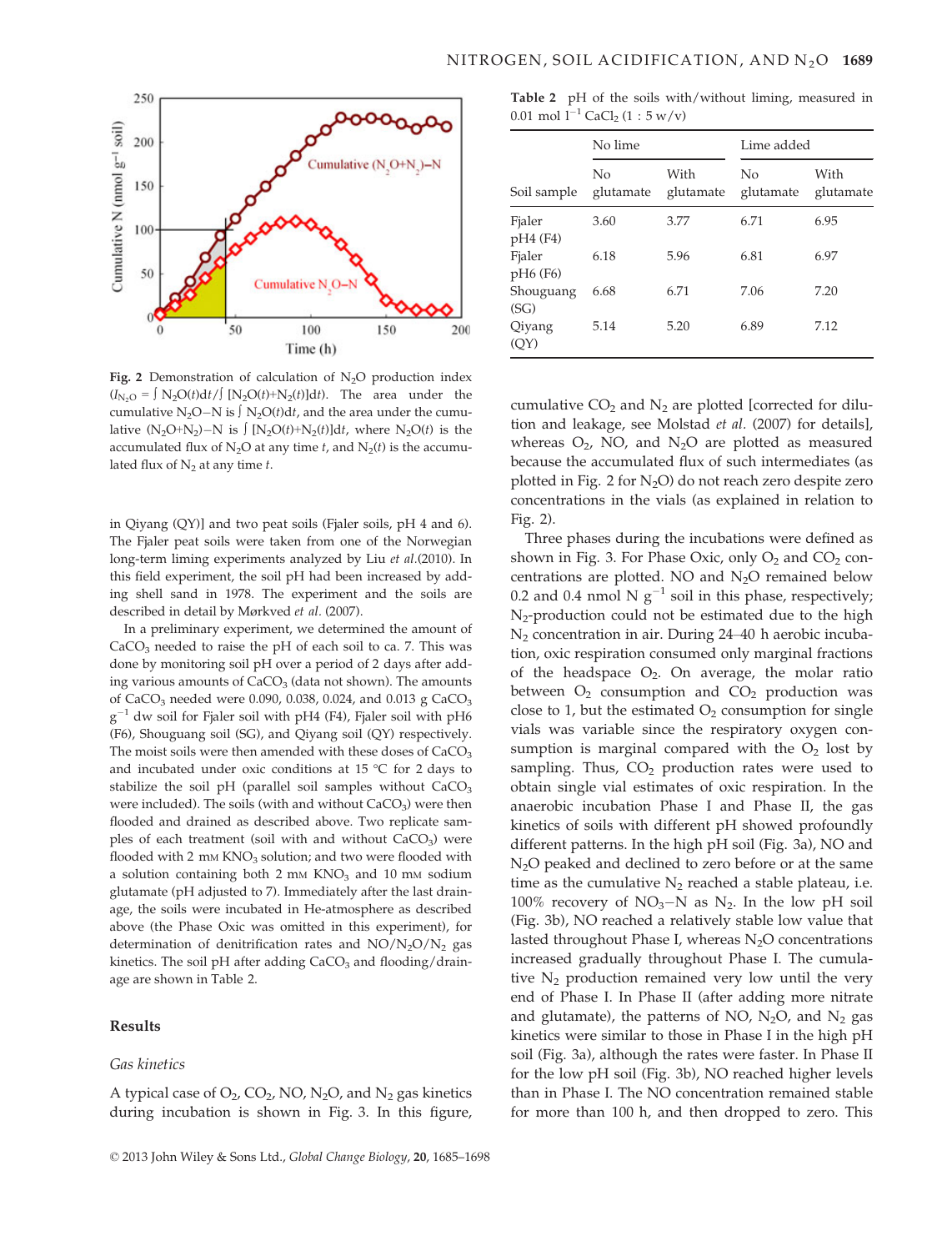

Fig. 3 Demonstration of  $O_2$ ,  $CO_2$ , NO, N<sub>2</sub>O, and N<sub>2</sub> gas kinetics during three incubation phases (Phase Oxic, Phase I, and Phase II). The results shown are single vial results for a soil with high pH (Shouguang MN<sub>high</sub> treatment with pH 6.46; top panel) and a soil with low pH (Qiyang CK treatment, pH 4.88; lower panel). The  $O_2$  concentration during Phase Oxic is shown as vol% in the headspace,  $CO_2$ and  $N_2$  are shown as cumulative production (nmol  $g^{-1}$  soil dry weight), whereas the intermediate denitrification products NO and  $N_2O$  are shown as measured (nmol  $g^{-1}$  soil dry weight).

coincided with the depletion of  $N_2O$  and the reduction of  $N_2$ -production rate (near 100% recovery of added  $NO<sub>3</sub>-N$ ).

#### Denitrification rates vs. oxic respiration rates

To inspect the relationship between the rate of oxic respiration and denitrification (Phase Oxic and Phase I), we calculated the rate of electron flow to oxygen during the oxic phase  $(R_e-)$  based on the accumulated  $CO<sub>2</sub>$ production, and the rate of electron flow through denitrification  $(D_e-)$  during the first 20 h of the subsequent anoxic phase (Phase I) based on the sum of the net reduction of  $NO<sub>3</sub>$  to NO, N<sub>2</sub>O, and N<sub>2</sub>. We assumed that the production of one  $CO<sub>2</sub>$  -molecule consumed four electrons during oxic respiration. For denitrification, the reduction of one  $NO<sub>3</sub>$  molecule to NO consumes three electrons; the reduction of two NO-molecule to  $N_2O$  consumes two electrons, and the reduction of one  $N_2O$  - molecule to  $N_2$  consumes two electrons. Plotting  $D_e$  against  $R_e$  (Fig. 4) demonstrates that  $D_e$ - was a linear function of  $R_e$ -:  $D_e - = 0.55 \cdot R_e - (r^2 = 0.875, P < 0.001)$ . The treatments with manure generally had both higher oxic respiration rates and denitrification rates than the other treatments, but the relationship between  $D_e$ – and  $R_e$ – appears to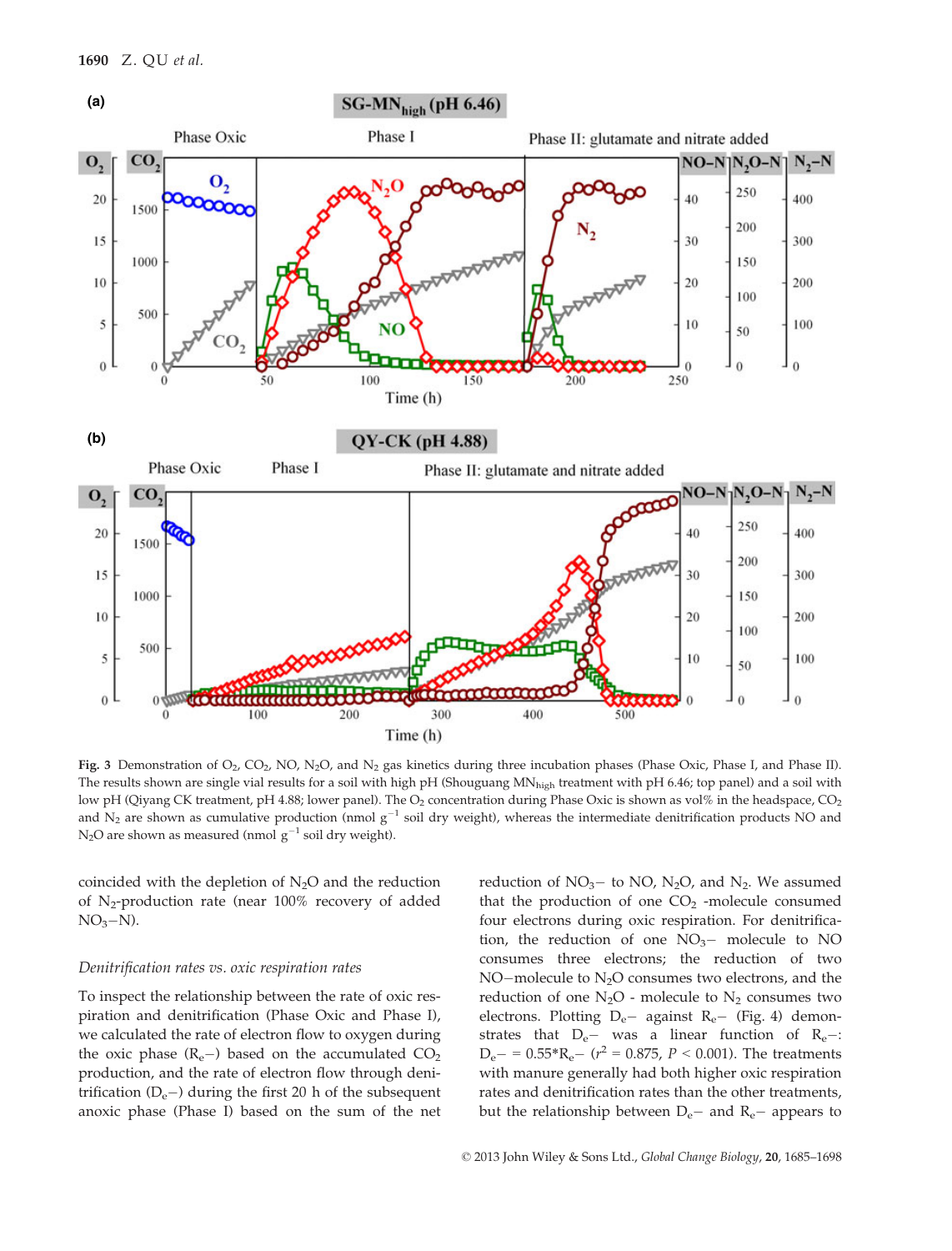

Fig. 4 Relationship of the electron flow rates in Phase Oxic respiration  $(R_e-)$  and in Phase I denitrification  $(D_e-)$ . Data for single vials with soil from Gongzhuling (GZL,  $\blacklozenge$ ), Shangzhuang  $(SZ, \blacksquare)$ , Qiyang  $(QY, \blacktriangle)$ , Changwu (CW,  $\nabla$ ), and Shouguang  $(SG, \bullet)$  are shown. The closed symbols show the treatments with manure; the open symbols show the treatments without manure. Linear regression function is shown  $(D_e - 0.55 \cdot R_e -;$  $r^2 = 0.875, P < 0.001$ ).

be unaffected. The oxic respiration rates  $(R_{ox})$  correlated with the measured soil organic carbon (SOC), although one site (GZL) showed a lower ratio  $(R_{ox}/R_{ox})$ SOC) than the other sites (see Fig. S1).

The ratio  $D_e - / R_e -$  is a proxy for the fraction of respiring cells which are able to switch to anoxic respiration in response to oxygen depletion. We inspected if soil pH had any effect on this ratio by plotting the ratios against measured soil pH. The result (Fig. 5) shows low ratios for some of the very acidic soils. Overall there seems to be a relationship between soil pH and the  $D_{e}$ -/R<sub>e</sub>- ratio, but this could be due to differences between sites regarding drainage for instance.

## Effects of long-term fertilization on soil pH and the  $N_2O$ production index

Fertilization had influenced the soil pH in some but not all the field sites (Table 3). In Gongzhuling (GZL),



Fig. 5 pH effect on the ratio of the electron flow rates in Phase Oxic respiration  $(R_e-)$  and in Phase I denitrification  $(D_e-)$ . Data for single vials with soil from Gongzhuling (GZL, $\blacklozenge$ ), Shangzhuang (SZ,  $\blacksquare$ ), Qiyang (QY,  $\blacktriangle$ ), Changwu (CW,  $\nabla$ ), and Shouguang  $(SG, \bullet)$  are shown. The closed symbols show the treatments with manure; the open symbols show the treatments without manure.

where the background soil pH was high (pH 7.74  $\pm$  0.13 in CK), manure treatment (M and MN) had lowered the soil pH significantly (M and MN vs. CK) whereas mineral N alone had no effect. In Shangzhuang (SZ), fertilization had marginal effects on pH (the two fertilizer treatments had pH within  $\pm$  0.08 of that in CK, and none of the contrasts were significant), possibly reflecting the short duration of this field experiment (4 years). In Qiyang (QY), where the soil was naturally acidic (pH  $4.86 \pm 0.02$  for CK), manure treatments had higher pH than in the control soil (CK), whereas mineral N had significantly lowered the pH both in the treatments with manure  $(MN_{opt}$  vs. M) and in treatments without manure ( $N_{opt}$  vs. CK). In Changwu (CW), all treatments had high pH (7.92–7.96), apparently unaffected by the fertilization history. In Shouguang (SG), manure alone had not changed soil pH significantly (M vs. CK), but the combination of manure and high mineral N input  $(MN_{\text{high}})$  had lowered the pH significantly, despite the relatively short duration of this experiment (7 years).

| Fertilization<br>treatment | Gongzhuling<br>$(GZL)$ 30 years | Shangzhuang<br>$(SZ)$ 4 years | Qiyang<br>$(QY)$ 20 years | Changwu<br>$(CW)$ 26 years | Shouguang<br>(SG) 7 years |
|----------------------------|---------------------------------|-------------------------------|---------------------------|----------------------------|---------------------------|
| <b>CK</b>                  | 7.74 $\pm$ 0.13*a†              | $6.70 \pm 0.01a$              | $4.86 \pm 0.02c$          | $7.93 \pm 0.06a$           | $7.04 \pm 0.29a$          |
| $N_{opt}$                  | $7.73 \pm 0.07a$                | $6.76 \pm 0.01a$              | $3.75 \pm 0.04d$          | 7.94 $\pm$ 0.09a           |                           |
| $N_{\text{high}}$          |                                 | $6.62 \pm 0.02a$              |                           |                            |                           |
| M                          | $7.38 \pm 0.04b$                |                               | $5.66 \pm 0.11a$          | $8.00 \pm 0.06a$           | $6.93 \pm 0.14a$          |
| $MN_{opt}$                 | $7.35 \pm 0.16b$                |                               | $5.22 \pm 0.06b$          | 7.94 $\pm$ 0.04a           | $6.82 \pm 0.06a$          |
| $MN_{high}$                |                                 |                               |                           |                            | $6.45 \pm 0.06b$          |

Table 3 Long-term fertilization effects on soil pH at each site

 $*$ Mean  $\pm$  Standard deviation

 $\dagger$ Different letter means significant difference ( $P < 0.05$ ) among fertilization treatments.

© 2013 John Wiley & Sons Ltd., Global Change Biology, 20, 1685–1698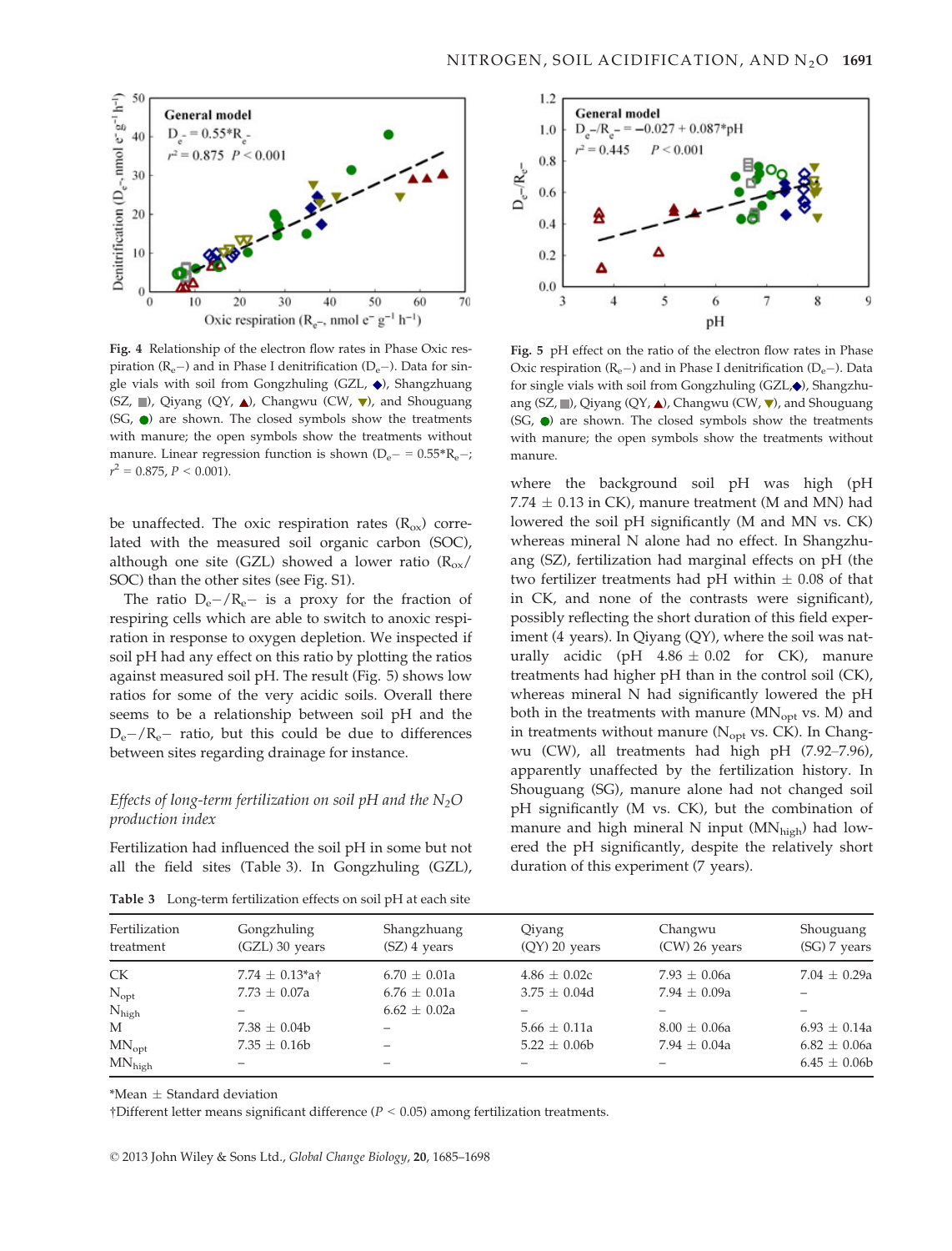The statistical analyses (general linear regression) of  $I_{N<sub>2</sub>O}$  showed statistically significant differences between sites ( $P < 0.01$ ) and significant effects of pH  $(P < 0.001)$  as well as a significant interaction between pH and site ( $P < 0.01$ ). Fig. 6 shows the N<sub>2</sub>O production index  $(I_{N_2O}$  Phase I and Phase II) for all the treatments, plotted against the soil pH. For the field experiments where treatments affected the soil pH, we found that  $I_{N<sub>2</sub>O}$  in Phase I was significantly correlated with pH. For the soils from QY, the estimated regression for  $I_{N_2O}$  as a function of soil pH was  $I_{N_2O} = 1.52-$ 0.15\*pH,  $(r^2 = 0.607, P = 0.008)$ . For the GZL soils the function was  $I_{\text{N}_2\text{O}} = 2.81 - 0.32 \cdot pH$ ,  $(r^2 = 0.764)$ ,  $P = 0.001$ ); and for the SG soils the function was  $I_{\text{N}_2\text{O}} = 4.16 \text{--} 0.55 \text{°pH}, \quad (r^2 = 0.715, \quad P = 0.001).$  When



Fig. 6 Relationship between soil pH and  $N_2O$  production index  $(I<sub>N<sub>2</sub>O</sub>)$  in Phase I (a) and Phase II (b). Data for single vials with soil from Gongzhuling (GZL,  $\blacklozenge$ ), Shangzhuang (SZ,  $\blacksquare$ ), Qiyang  $(QY, \triangle)$ , Changwu (CW,  $\nabla$ ), and Shouguang (SG,  $\odot$ ) are shown. Linear regressions for individual sites are shown, as well as the general pH regression model (including all samples).

including samples from all five sites, we estimated a general pH model ( $I_{N<sub>2</sub>O}$  -Phase I vs. pH):  $I_{N<sub>2</sub>O}$  = 1.64– 0.18\*pH,  $(r^2 = 0.759, P < 0.001)$ . In Phase II, the most acid soil (QY) retained a high  $I_{\rm N_2O}$ , which was correlated with pH  $[I_{N_2O} = 1.45 - 0.19^* \text{pH}, \quad (r^2 = 0.49,$  $P = 0.024$ ]. In the more alkaline soils, however, very low  $I_{N,0}$  were recorded for Phase II, apparently independent of the pH. The similar relationships can be also found with indexes  $(I_{N<sub>2</sub>O})$  calculated for T Eqn (1) = the time when 50 nmol  $NO<sub>3</sub>~N g<sup>-1</sup>$  soil and 200 nmol  $NO<sub>3</sub>-N g<sup>-1</sup>$  soil had been recovered as  $(NO+N<sub>2</sub>O+N<sub>2</sub>)-N$  in either Phase I or Phase II (Fig. S2–S4).

We also investigated if the N input had an effect on  $N_2O$  production index  $(I_{N_2O})$ , independent of pH. This was done by analyzing the residuals from the general pH model for phase I ( $I_{\text{N}_2\text{O}} = 1.64{\text -}0.18*$  pH) against the nitrogen input (Fig. 7). For the entire material, the residual was not significantly correlated with N input  $(r^2 = 0.032)$ , but in three sites (in GZL, SZ, and SG), there was a clear trend that the residual increased with increasing N input.

### Fertilizer effects on NO accumulation

As shown in Fig. 3, NO accumulated early during anoxic incubation (both in Phase I and II), but the



Fig. 7 Residuals from the general regression if  $I_{N<sub>2</sub>}$  Phase I against pH (model:  $I_{\text{N}_2O} = 1.64 - 0.18 \text{ m}$ ), see Fig 6a), plotted against the annual input of total nitrogen (mineral  $N +$  organic N). Data for single vials with soil from Gongzhuling (GZL,  $\blacklozenge$ ), Shangzhuang (SZ, ), Qiyang (QY, $\triangle$ ), Changwu (CW, $\nabla$ ), and Shouguang  $(SG, \bullet)$  are shown. Trends are shown for individual sites.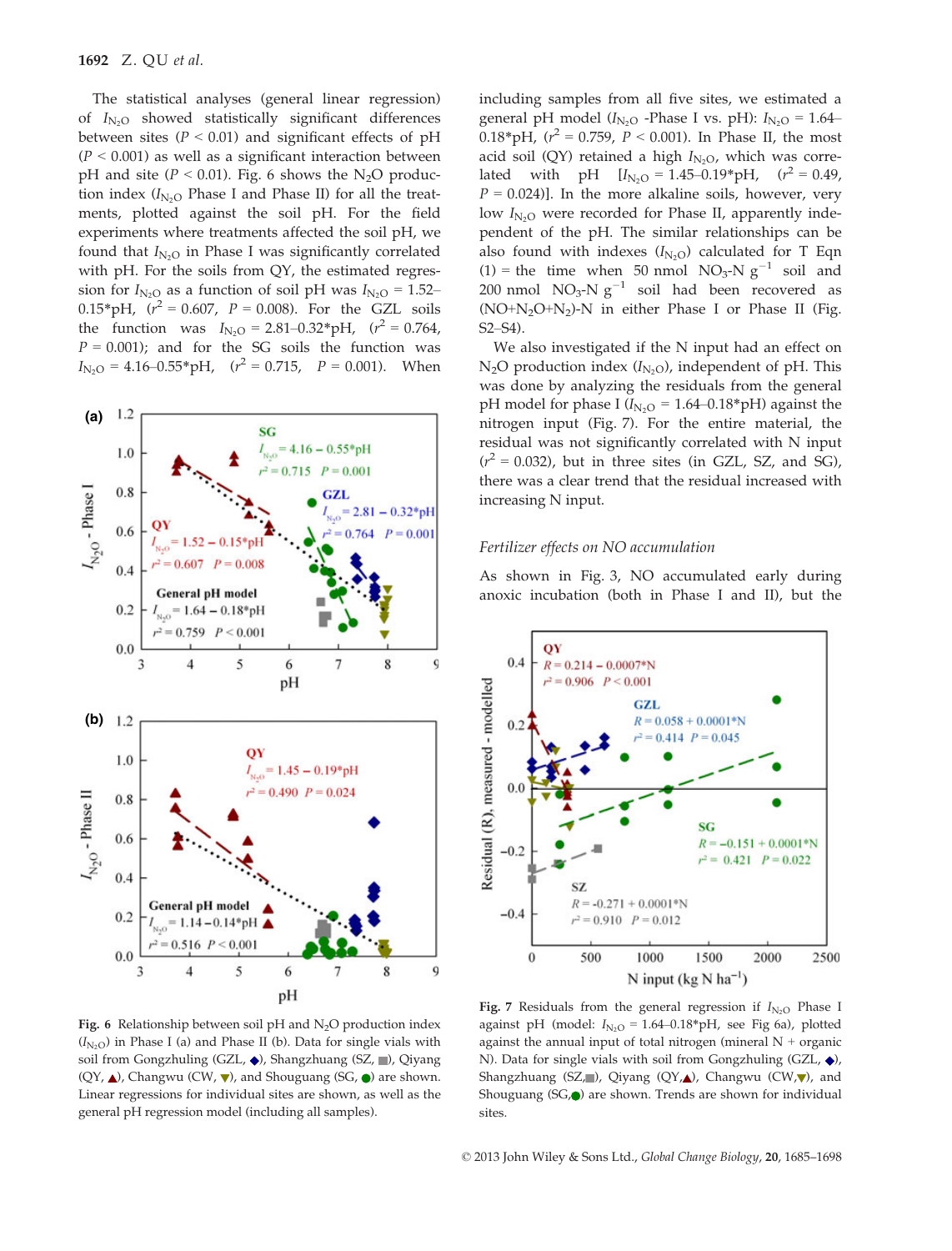maximum concentrations reached were much lower than that of  $N_2O$  – notice that scales are different for the two gases. The maximum NO concentrations reached in the different treatments are shown in Fig. S5 for Phase I and Fig. S6 for Phase II. The values varied from 1–25 nmol NO-N  $g^{-1}$  dw soil and 2–52 nmol NO-N  $g^{-1}$  dw soil (1 nmol NO-N  $g^{-1}$  = 13.5 nM NO in liquid) for all soils in Phase I and Phase II, respectively, except for the most acidic soil with chemical nitrogen fertilizer input in the Qiyang experiment (QY, Nopt, pH 3.75; see Table 3) which accumulated 178 nmol NO-N  $g^{-1}$  (2400 nM, in the liquid) in Phase I. We also plotted the maximum NO concentrations with pH for all soils (Fig. S7), but found no consistent relationship.

#### Liming experiment

The NO,  $N_2O$ , and  $N_2$  gas kinetics of soils with and without liming were compared for some of the Chinese soils, as well as soils from a long-term liming experiment on peat soil in Norway [Fjaler, Liu et al. (2010)]. Fig. 8 shows single vial results for one of the soils (Fjaler pH4 soil). For the original soil with low pH (unlimed, without glutamate, pH 3.60, shown in Fig.8a), NO was produced immediately when anaerobic incubation started. The measured concentration of NO peaked at 18 h, followed by a slow reduction toward a stable level throughout the incubation. The amounts of  $N_2O$  (measured concentration) and  $N_2$ (accumulated net production) both increased linearly but relatively slowly throughout the 150 h incubation. In the same soil with  $CaCO<sub>3</sub>$  added to raise the pH (limed, without glutamate, pH 6.71, shown in Fig.8b), the gas kinetics was profoundly different. For the first 35 h, the productions of the three N-gases were similar to that in the unlimed soil. After that the liming clearly induced higher denitrification activity and a sharp increase in the rate of  $N_2O$  reduction to  $N_2$ , although this lagged behind the onset of rapid  $N_2O$  production. As a result of this, the limed soil accumulated more  $N<sub>2</sub>O$  than the unlimed soil for a period lasting from 50 to 90 h after the start of the anoxic incubation.

The results for all soils tested are summarized in Fig. 9 which plots the N<sub>2</sub>O production index  $(I_{N<sub>2</sub>O})$ against pH, in pairwise comparisons of limed and unlimed soils. The raw data behind this are shown in (Fig. S8–S11), plotted in the same way as in Fig. 8; the differences in final  $N_2$  concentration (nmol  $g^{-1}$  soil) between peat soils (F4 and F6) and mineral soils (QY and SG) are due to different amounts of water (containing 2 mm  $NO<sub>3</sub>-$ ) per g soil [see Table S2)]. CaCO<sub>3</sub> induced increasing pH in all soils, most pronounced in the naturally low pH soils. Along with the increase of the soil pH, the  $N_2O$  production index dropped for all



Fig. 8 Demonstration of liming effect on NO,  $N_2O$ , and  $N_2$  gas kinetic during anoxic incubation. Panel a shows the gas kinetics of the original soil (Peat soil, F4, unlimed, without glutamate, pH 3.60), panel b shows the gas kinetics of the same soil after liming (pH  $6.71$ ). NO and  $N_2O$  are shown as measured (nmol  $g^{-1}$  soil dry weight), whereas N<sub>2</sub> is shown as cumulative production (nmol  $g^{-1}$  soil dry weight).

soils, both for treatments with and without glutamate. We also plotted the index for other values of  $T$  Eqn  $(1)$ , and similar responses to liming were observed (results can be found in Fig. S12–S17).

### Discussion

A recent survey of Chinese farmers' fertilizer practice showed a widespread excessive N use: grain crops receive 220–270 kg N ha<sup>-1</sup>, but remove only 120–160 kg N ha<sup>-1</sup>; fruits and vegetables receive 400–600 kg N ha<sup>-1</sup> but remove only 83-130 kg N ha<sup>-1</sup> (Zhang et al., 2013). Guo et al. (2010) concluded that these high nitrogen inputs have already acidified Chinese croplands significantly, except for high pH soils. We found a significant nitrogen-induced acidification in two of the field experiments that had run for more than 20 years, whereas the third long-term field experiment (CW, original pH > 7) showed no sign of fertilizer-induced acidification. The two sites that had run for less than 20 years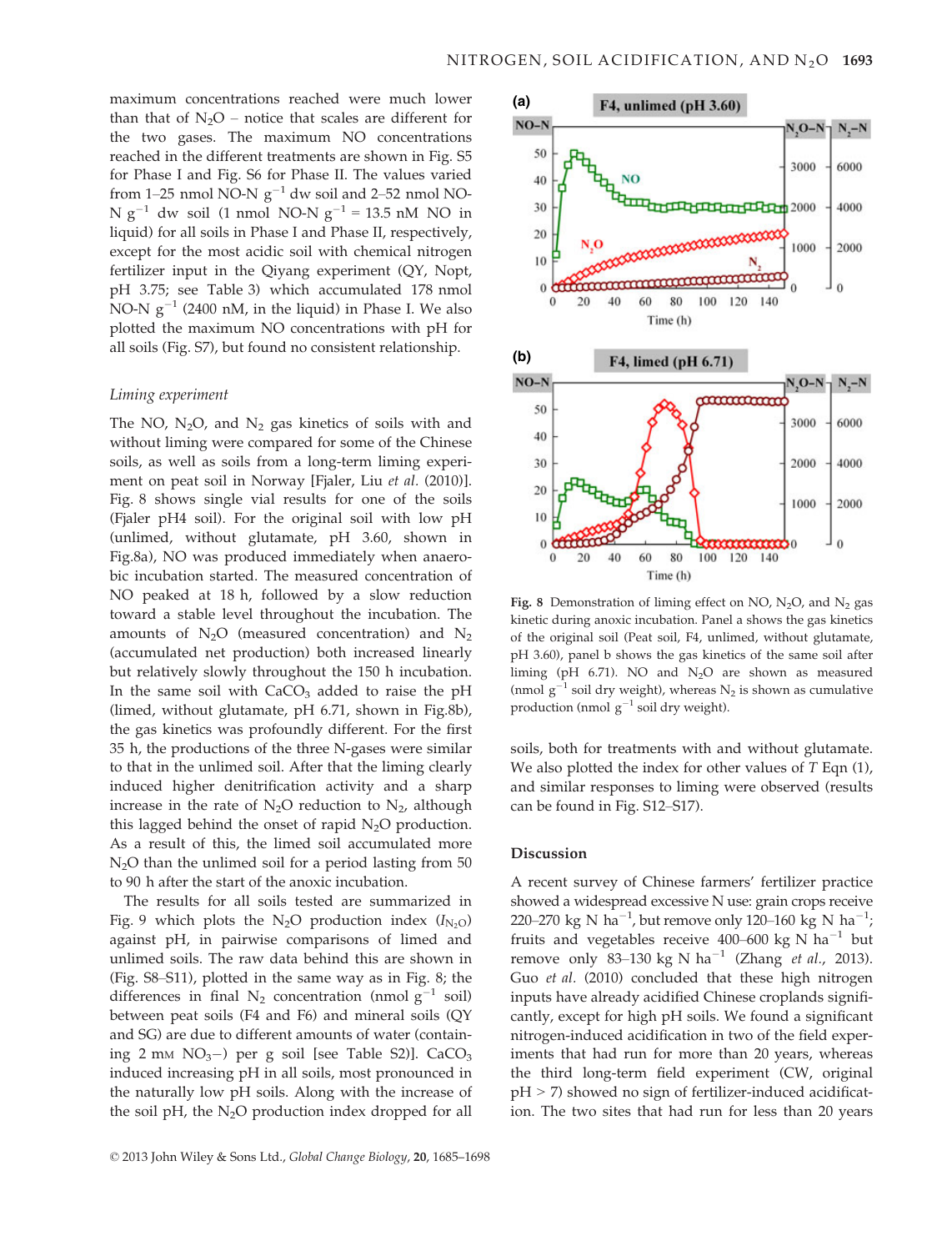

Fig. 9 Relationship between soil pH and  $N_2O$  production index in the liming experiment. The four soils limed were peat soil from Fjaler (Norway) with  $pH = 4$  (F4), peat soil from Fjaler with pH with  $pH = 6$  (F6), the Shouguang soil (SG) and the Qiyang soil (QY). The lines connect the results for limed (open symbols) and unlimed (closed symbols) for each soil and treatment (solid lines: no glutamate added, dashed lines: glutamate added). For the mineral soils (QY and SG), the indexes  $(I_{N_2O})$ were calculated for the time period from 0 to  $T$  (Eqn 1), where  $T$ is the time when 100 nmol  $NO_3-N g^{-1}$  soil had been recovered as  $(NO+N<sub>2</sub>O+N<sub>2</sub>)-N$ . For the peat soils (F4 and F6), the indexes  $(I_{N<sub>2</sub>O})$  were calculated for  $T =$  the time when 3000 nmol  $NO<sub>3</sub>-N g<sup>-1</sup>$  soil had been recovered as  $(NO+N<sub>2</sub>O+N<sub>2</sub>)-N$ .

(SZ and SG) showed lowered pH values in response to high N input, but this was statistically significant for only one treatment. The effect of manure on soil pH appears to differ between the field experiments – acidification in GZL, alkalinization in QY. This may reflect contrasting manure quality (see Table 1). Thus, our results corroborate the findings of the nationwide study by Guo et al. (2010): high nitrogen fertilizer levels leads to a gradual acidification of Chinese cropland soils except for soils with high pH.

Our second hypothesis was that this acidification would lead to a higher propensity of the soils to emit  $N_2O$ . To assess this, we should take both potential denitrification rate and denitrification product ratio  $N_2O/$  $(N_2O+N_2)$  into account. The potential denitrification rate was strongly correlated with the oxic respiration rate of the soils, as demonstrated by plotting the electron flow rate to denitrification during anoxic incubation  $(D_e-,$  Phase I) against the electron flow rate to oxygen during the preceding oxic incubation  $(R_e -$ Phase Oxic) (Fig. 4). Manure inputs clearly increased the  $R_e$ – and induced a similar relative increase in  $D_e$ –. Thus, the potential denitrification in the soils largely reflect the available carbon substrates in the soil for heterotrophic microbial activity, which depend on the long-term history of the soil as well as the recent history of organic carbon inputs. The  $D_e - / R_e$  ratio can possibly be used as a proxy for the percentage of respiring organisms that were able to switch to anoxic respiration. One would expect the  $D_e - / R_e$  ratio to be strongly correlation with soil pH, based on the common notion that denitrifying organisms are favored by high pH (Čuhel & Šimek, 2011). We do find a correlation when including all soil samples, but within the individual experiments there is little evidence for a strong pH control of the  $D_e - /R_e -$  ratio (Fig.5). In conclusion, potential denitrification rates in the soils appear to be controlled largely by the same factors that control their oxic respiration rates; the annual input of organic material is evidently of great importance here.

To compare the 'intrinsic'  $N_2O/(N_2O+N_2)$  product ratios of the soils, we used the  $N_2O$  production index  $(I<sub>N</sub>,<sub>O</sub>)$  rather than the product ratio at any specific time during the anoxic phase. The index expresses the fraction of denitrified N which is prone to be emitted if the denitrification occurred in an anoxic microenvironment in the soil (in situ). The plots of  $I_{N<sub>2</sub>}$  against pH (Fig. 6) show a strong overall correlation with soil pH, and the estimated regression function  $(I_{N<sub>2</sub>O} = 1.64-0.18*pH,$  $r^2$  = 0.759) was strikingly similar to that determined by Liu et al. (2010) for soils taken from a long-term liming experiment in organic soil in Norway; regression function based on a combination of all data for their first anoxic incubation period is  $I_{N_2O} = 1.6-0.15*pH$  $(r^2 = 0.62, n = 29)$ . The results are also in good agreement with the observations by Raut et al. (2012), who documented that the ongoing intensification of Nepalese agriculture acidifies the soils and increases the  $N_2O/(N_2O+N_2)$  product ratios of denitrification. The regression model for  $I_{\text{N}_2\text{O}}$  based on their data for Nepalese upland soils is:  $I_{\text{N}_2\text{O}} = 1.82 - 0.22 \cdot pH$  ( $r^2 = 0.33$ ,  $n = 32$ ).

With one notable exception (Shangzhuang, SZ), the results for the individual sites all fit reasonably well with the general regression function, and we find strong evidence for a pH effect within those sites where acidification had taken place (QY, SG and GZL). For the sites where pH was not significantly affected by pH (SZ and CW),  $I_{N<sub>2</sub>O}$  all fell within a narrow range, apparently unaffected by fertilization practice.

In theory, the nitrogen level could have a direct effect on  $I_{\rm N_2O}$ , independent of soil pH. The reason for this is that extremely high nitrogen inputs, such as that in Shouguang (2000 kg N ha $^{-1}$  yr $^{-1}$ ) would provide an environment where denitrifying organisms would hardly ever experience shortage of nitrate or nitrite during anoxic spells. This could favor organisms which do not express  $N_2O$  reductase, because the expression of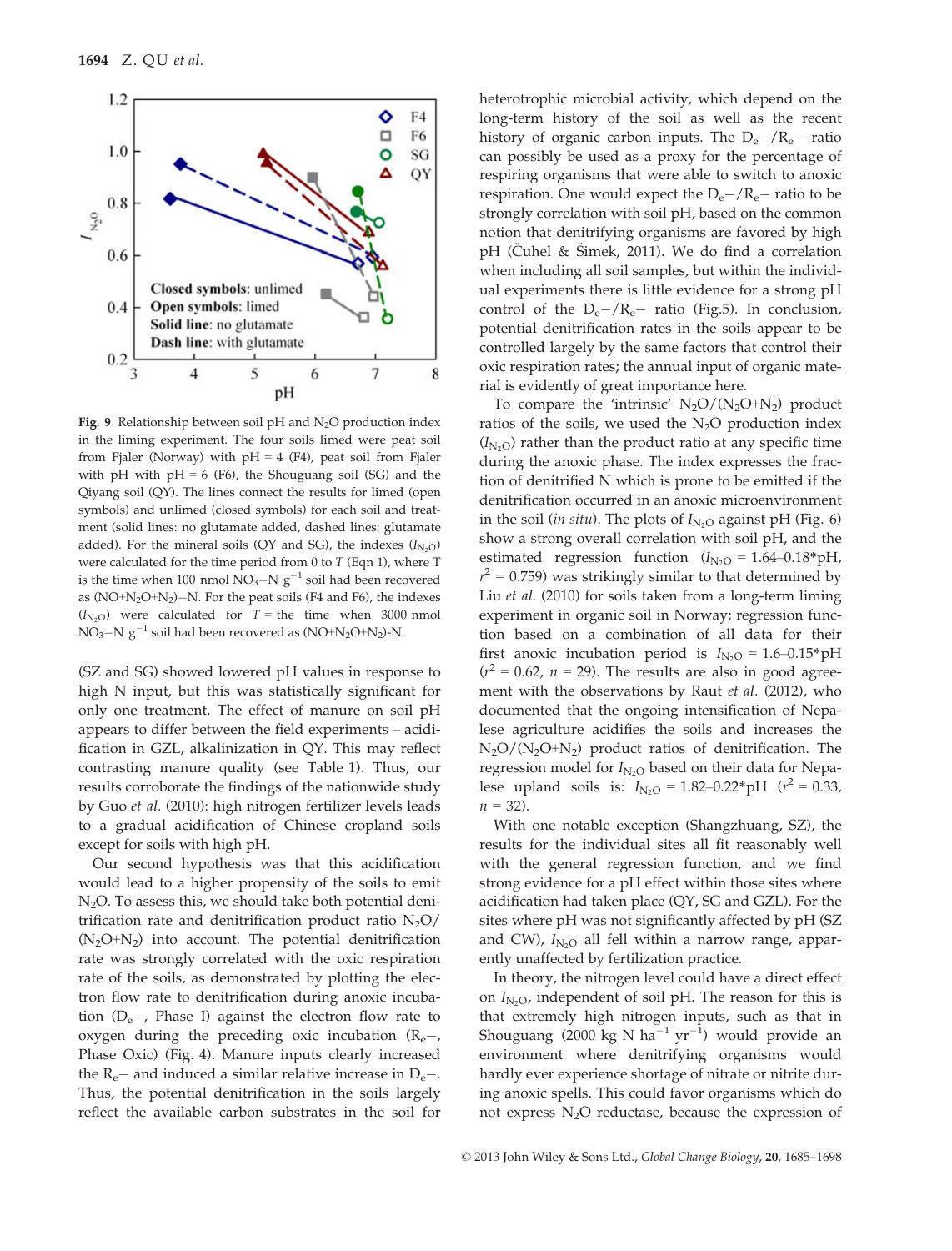N<sub>2</sub>O reductase would be a waste of energy in situations with ample amounts of nitrate and nitrite. We attempted to shed some light on this by exploring the residuals from the general regression of  $I_{N_2O}$  against soil pH. When plotting these residuals against the annual input of nitrogen (Fig. 7), we do indeed see a positive trend for three of the experimental sites. This result is not conclusive, however, because N-level and pH are correlated, and the trends demonstrated may reflect the fact that the 'true' response of  $I_{N<sub>2</sub>O}$  to soil pH is not necessarily linear over the entire pH range investigated.

We included measurements of NO in this study because it is a toxic intermediate in denitrifiation, and a strong inducer of some denitrification genes (van Spanning et al., 2007). NO emissions from soil is of environmental concern because NO interferes with troposphere chemistry by scavenging hydroxyl radicals (Crutzen & Zimmermann, 1991).The results showed that NO concentrations could reach micromolar concentrations in the most acidic soil (QY), but for all the other soils the maximum NO concentrations reached were 1–52 nmol N  $g^{-1}$  soil (13–700 nM, in the liquid), which is comparable to the characteristic concentration for balanced expression of denitrification in model organisms with homeostatic control of NO during denitrification (Bergaust et al., 2011).

In our studies, the soils were incubated in the closed vials. The  $N_2O$  production index can only indicate the inherent propensity of soils to emit  $N_2O$  from denitrification as controlled at the cellular level. Under field conditions, the fraction of  $N_2O$  escaping to the atmosphere will depend on the diffusion constraints, which is a function of texture and air-filled porosity. This implies that field emissions across landscapes with variable soil texture and drainage are not necessarily positively correlated with acidity (Gu et al., 2013). Ongoing field experiments have shown, however, that within single fields which are homogenous with respect to texture and drainage, the spatial variation of  $N_2O$ emissions is strongly correlated with the pH and the  $N_2O$  production index (Lundon, Dörsch and Bakken, manuscripts in preparation).

In conclusion, our results provide strong evidence that the soil acidification driven by high fertilizer levels in China affects the  $N_2O/(N_2+N_2O)$  product ratio of denitrification, and hence the propensity of the soils to emit N<sub>2</sub>O.

What are the mechanisms behind the strong effect of acidification on the product ratio? The most plausible explanation is a direct effect of low pH on the organisms' ability to produce a functional  $N_2O$  reductase. The first documentation of this was provided through a study of gene transcription and denitrification kinetics in the model organism Paracoccus denitrificans (Bergaust et al., 2010). It was demonstrated that this organism was unable to produce functional  $N_2O$  reductases at  $pH \leq 6.1$ , and the most plausible explanation was interference with the assembly of the protein in the periplasm. They further demonstrated that the N<sub>2</sub>O reductase successfully assembled at pH 7 was fully functional at lower pH levels. Subsequently, Liu et al. (2010) provided circumstantial evidence for a similar effect of low pH in soils: soils from a long-term liming experiment showed a pervasive control of soil pH on the  $N_2O/(N_2O+N_2)$  product ratio, although the relative amount of nosZ genes and their transcripts appeared unaffected by pH. More stringent evidence was provided recently through experiments with cells extracted from soils by density gradient centrifugation. The extracted cells (from soils with pH ranging from 4 to 8) were incubated at pH ranging from 5.7 to 7.6, while monitoring NO,  $N_2O$ , and  $N_2$  gas kinetics and gene transcription under anoxic conditions. The results showed that none of the cells were able to express functional N<sub>2</sub>OR at pH  $\leq$  6.1, despite significant transcription of the nosZ gene; but the  $N_2O$  reductase synthesized at pH 7 was fully functional at lower pH levels (Liu, Frostegard and Bakken, manuscript in preparation).

An alternative explanation to the pH-control of the  $N_2O/(N_2O+N_2)$  product ratio is that soil pH controls the composition of the denitrifying community – 'distal control' as defined by Čuhel & Šimek (2011). However, if a community shift was the explanation to the high  $N_2O/(N_2O+N_2)$  product ratio in the acidified soils, liming is unlikely to affect the product ratio immediately. Our liming experiments with acidified Chinese soils showed a dramatic reduction in the  $N_2O$  product ratio after 2 days of oxic preincubation, and equivalent results were observed for the two soil samples from the Norwegian long-term liming experiments (Fig. 9). Similar results were obtained by Čuhel & Šimek (2011) who investigated the effect of liming on the  $N_2O/(N_2O+N_2)$ product ratio of denitrification in pasture soils with a long history of contrasting pH management; adequate  $N<sub>2</sub>O$  reductase activity was restored immediately by increasing the soil pH. Van den Heuvel et al. (2011) did a similar investigation of pH adjustments of riparian soils. The soils were incubated anoxically as slurries adjusted to a pH range from 4 to 7, and they found a negative exponential relationship between pH and the  $N_2O/N_2$  product ratio. However, if we transform their data to  $N_2O/(N_2O+N_2)$  product ratios, we find a linear relationship between this ratio and the pH for the pH range 4–6.

The immediate result of liming, as demonstrated in Fig. 8, is not necessarily to reduce the  $N_2O$  emission; after 80 h of anoxic incubation, the  $N_2O$  concentration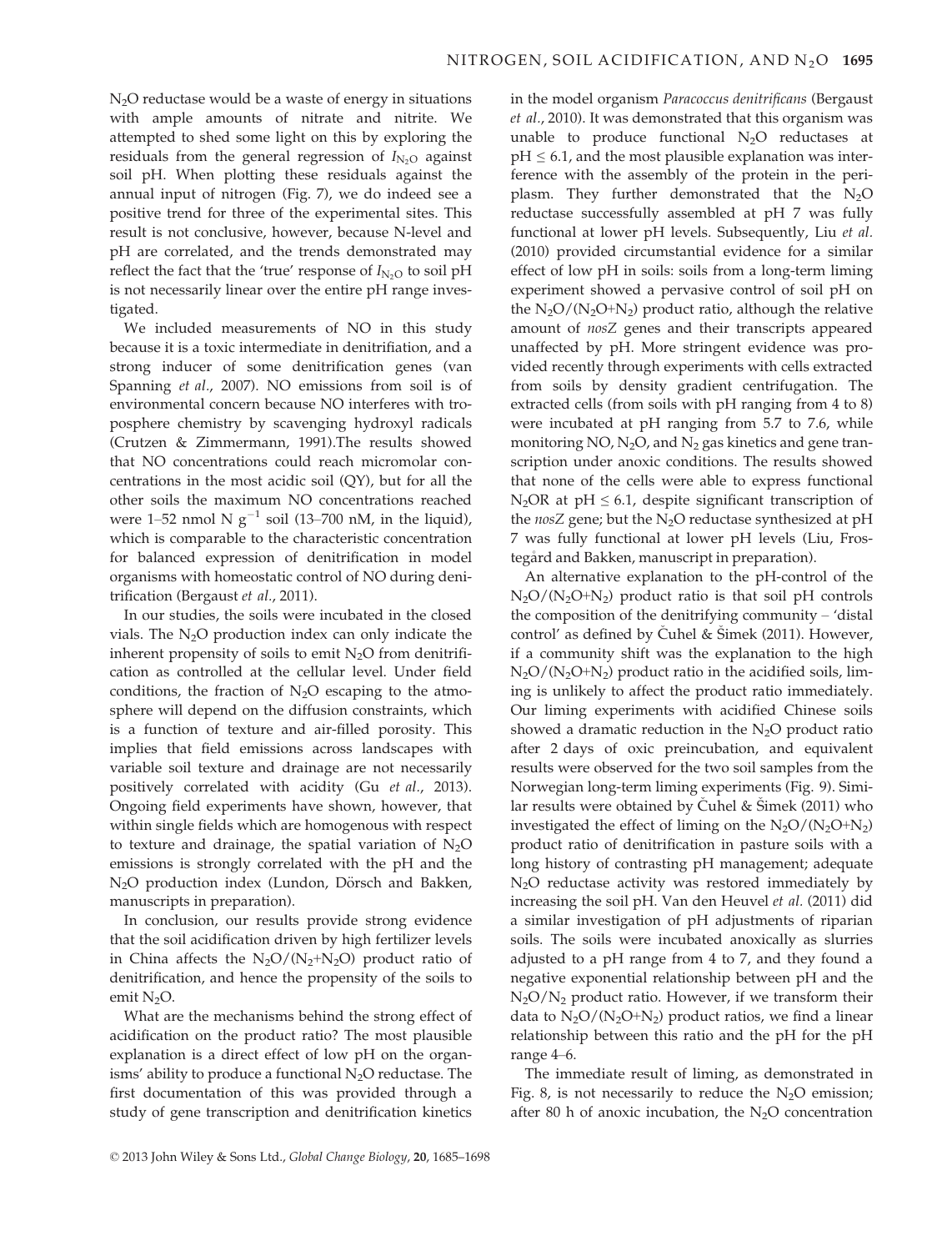was much higher in the limed than in the unlimed soil, despite the fact that the  $N_2O/(N_2O+N_2)$  ratio at this time was clearly lowered by the liming. The reason is that liming induced a much higher denitrification rate, most likely by inducing higher metabolic activity through enhancing the availability of soil organic carbon (Bååth & Arnebrant, 1994). Similarly, Baggs et al. (2010) found that the immediate effect of liming was to stimulate nitrification and denitrification, and the  $N_2O$ emission from both, as differentiated by tracer technique. Such immediate dramatic enhancement of the metabolic activity is likely to be transient, however (Kemmitt et al., 2006).

We scanned previous field experiments and laboratory experiments with oxic incubation of soils and found variable effects of liming on measured emission of  $N_2O$ : The effect of liming pastoral soils in New Zealand was investigated in a series of field- and laboratory experiments (Zaman et al., 2007, 2008; Zaman & Nguyen, 2010), demonstrating that the immediate effect of liming was increased  $N_2$  emissions (estimated by acetylene inhibition), lowered  $N_2O/N_2$  emission ratios, but practically unaltered emission of  $N_2O$ . Clough et al. (2004) measured  $N_2$  and  $N_2O$  emissions from microcosms (oxic incubations) for 80 days after adjusting the soil pH to a range of pH levels (4.7–7.2), and found that liming lowered the  $N_2O/N_2$  emission ratio and the net emission of  $N<sub>2</sub>O$  from soil at low soil moisture content but not from water saturated soil. Khan et al. (2011) measured  $N_2O$  emissions induced by bovine urine 2 weeks after manipulating the pH by liming, and found that the accumulated emissions increased with liming. Goodroad et al. (1984) measured  $N_2O$  emissions in field experiments with long-term contrasting pH management (4.7–6.7). They found no statistically significant effect of pH due to large spatial and temporal variation in  $N_2O$  emission (CV 50–200%). Similarly, Galbally *et al.* (2010) measured  $N_2O$  emissions in liming experiments 2 years after the lime had been applied. The average daily emission was 0.96 mg N  $\mathrm{m}^{-1}$  d<sup>-1</sup> in the acid (unlimed) plots (pH 4) and 0.88 in the limed plots, but the difference was not statistically significant. The authors concluded, however, that the liming increased plant productivity by 25%, thus the emission per unit of plant products was lowered by liming. Borken & Brumme (1997) measured  $N_2O$  emissions from various forest soils that had been limed >10 years prior to the measurements. They observed that liming reduced the annual emissions by 9–62% compared with unlimed plots. Mkhabela et al. (2006) studied the immediate effect of liming an acid loam soil (pH 4.71) to reach pH 6.3 and 7.4, by oxic incubations of soil (amended with manure) for a period of 21 days. The accumulated  $N_2O$  emissions (expressed as g  $N_2O$ -

N ha<sup>-1</sup>) were 547, 46 and 134 g for unlimed, moderately limed (pH 6.3) and strongly limed (pH 7.4) respectively. The effects were statistically significant.

On this background, it is hardly surprising that management of soil pH is not on IPCC's list of mitigation options for reducing  $N_2O$  emissions (IPCC, 2007). But the observations cited above cannot be taken as a 'proof of absence', i.e. that pH-management will not have a consistent effect on  $N_2O$  emissions on large temporal and spatial scale. The few studies where both  $N_2$  and N2O emissions have been measured all show a lowered  $N_2O/(N_2O+N_2)$  emission ratio with increasing soil pH. Thus, they corroborate our findings based on anoxic incubations of soils; the  $N_2O/(N_2O+N_2)$  product ratio of denitrification is pervasively controlled by soil pH. It appears likely, therefore that the overall effect of soil acidification will be higher  $N_2O$  emissions, and this can be counteracted by increasing the pH. It may take some effort to test this rigorously through field experiments, because  $N_2O$  emissions in field experiments are notoriously variable in both time and space. But it would probably be worth the effort, considering the grave implications for future  $N_2O$  emissions from developing countries such as China.

#### Acknowledgements

We would like to thank Lars Molstad from the Norwegian UMB-Nitrogen-group (http://www.umb.no/nitrogengroup/) for designing and programming of our robotized incubation system for analyzing gas kinetics. Thanks also to XU Minggang, Institute of Agricultural Resources and Zonation, Chinese Academy of Agricultural Sciences, for collecting soil samples from Gongzhuling and Qiyang. This research was part of the project 'Fertilizer Technologies for Reduced  $N_2O$  Emission from Food Production', which is a collaborative project involving Yara International, Norway and China, and financed by the Norwegian Research council. One of the authors (Z. Qu) is grateful to the China Scholarship Council (CSC) for the financial support as a recipient of CSC scholarship.

### References

- Bååth E, Arnebrant K (1994) Growth rate and response of bacterial communities to pH in limed and ash treated forest soils. Soil Biology and Biochemistry, 26, 995–1001.
- Baggs EM, Smales CL, Bateman EJ (2010) Changing pH shifts the microbial sourceas well as the magnitude of N<sub>2</sub>O emission from soil. Biology and Fertility of Soils, 46, 793–805.
- Bakken LR, Bergaust L, Liu B, Frostegård Å (2012) Regulation of denitrification at the cellular level: a clue to the understanding of  $N_2O$  emissions from soils. Philosophical Transactions of the Royal Society B: Biological Sciences, 367, 1226–1234.
- Bergaust L, Mao Y, Bakken LR, Frostegård Å (2010) Denitrification response patterns during the transition to anoxic respiration and posttranscriptional effects of suboptimal pH on nitrogen oxide reductase in Paracoccus denitrificans. Applied and environmental microbiology, 76, 6387–6396.
- Bergaust L, Bakken L, Frostegård Å (2011) Denitrification regulatory phenotype, a new term for the characterization of denitrifying bacteria. Biochemical Society Transactions, 39, 207–212.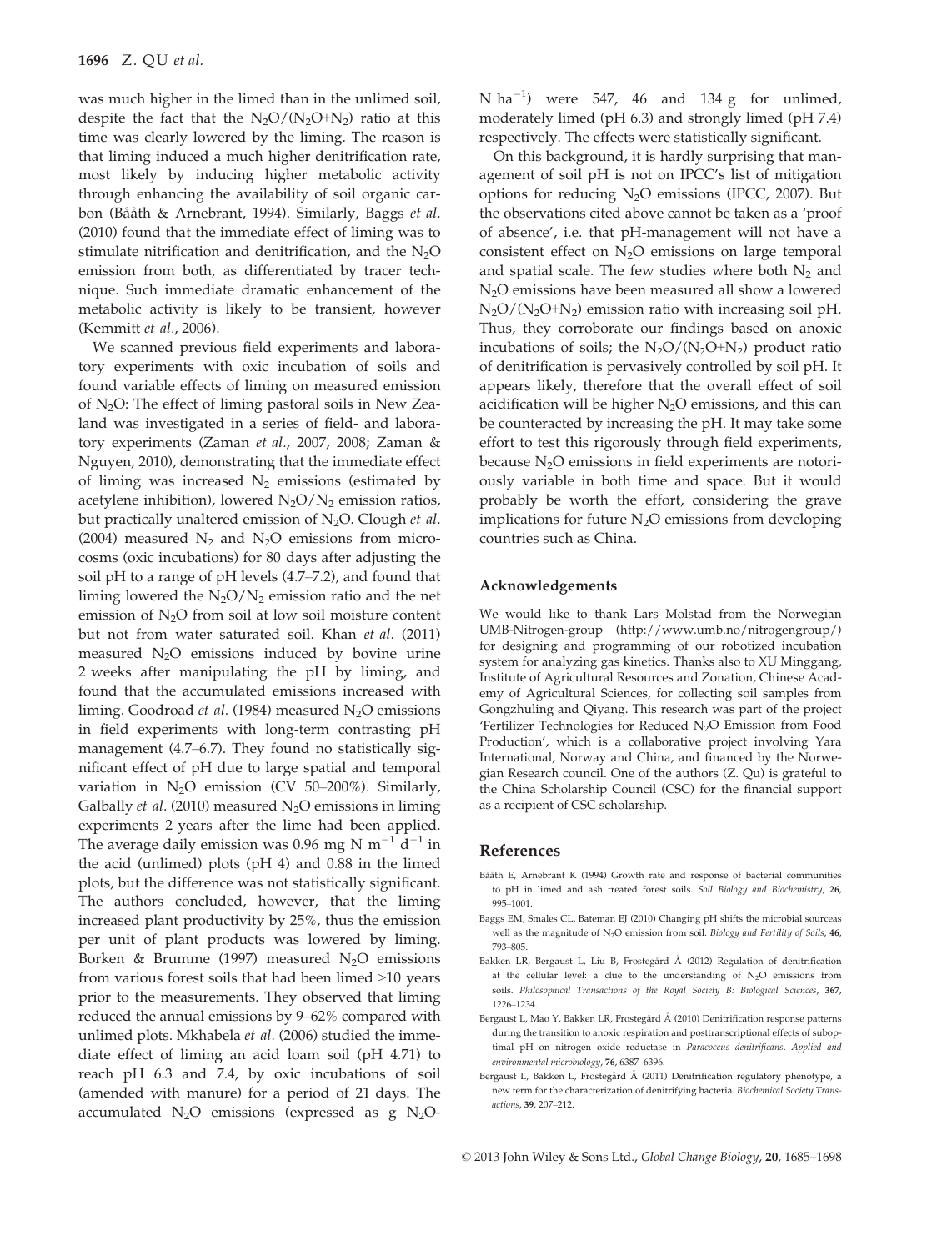Borken W, Brumme R (1997) Liming practice in temperate forest ecosystems and the effects on CO<sub>2</sub>, N<sub>2</sub>O and CH<sub>4</sub> fluxes. Soil Use and Management, 13, 251-257.

- Clough TJ, Kelliher FM, Sherlock RR, Ford CD (2004) Lime and soil moisture effects on nitrous oxide emissions from a urine patch. Soil Science Society of America Journal, 68, 1600–1609.
- Crutzen PJ, Zimmermann PH (1991) The changing photochemistry of the troposphere. Tellus B, 43, 136–151.
- Čuhel J, Šimek M (2011) Proximal and distal control by pH of denitrification rate in a pasture soil. Agriculture, Ecosystems & Environment, 141, 230–233.
- Cui S, Shi Y, Groffman PM, Schlesinger WH, Zhu YG (2013) Centennial-scale analysis of the creation and fate of reactive nitrogen in China (1910-2010). Proceedings of the National Academy of Sciences of the United States of America, 110, 2053–2057.
- Fan T, Stewart B, Yong W, Junjie L, Guangye Z (2005) Long-term fertilization effects on grain yield, water-use efficiency and soil fertility in the dryland of Loess Plateau in China. Agriculture, Ecosystems & Environment, 106, 313-329.
- FAO (1988) Soil Map of the World. Revised Legend. Reprinted with corrections. In: World Soil Resources Report 60. FAO, Rome, Italy.
- Galbally IE, Meyer MC, Wang Y-P, Smith CJ, Weeks IA (2010) Nitrous oxide emissions from a legume pasture and the influences of liming and urine addition. Agriculture, Ecosystems & Environment, 136, 262–272.
- Goodroad L, Keeney D, Peterson L (1984) Nitrous oxide emissions from agricultural soils in Wisconsin. Journal of Environmental Quality, 13, 557–561.
- Gu J, Nicoullaud B, Rochette P, Grossel A, Henault C, Cellier P, Richard G (2013) A regional experiment suggest that soil texture is a major control of  $N_2O$  emissions from tile drained winter wheat fields during the firtilization period. Soil Biology and Biochemistry, 60, 131–141.
- Guo J, Liu X, Zhang Y et al. (2010) Significant acidification in major Chinese croplands. Science, 327, 1008–1010.
- Hao MD, Fan J, Wang QJ, Dang TH, Guo SL, Wang JJ (2007) Wheat grain yield and yield stability in a long-term fertilization experiment on the Loess Plateau. Pedosphere, 17, 257–264.
- He F, Jiang R, Chen Q, Zhang F, Su F (2009) Nitrous oxide emissions from an intensively managed greenhouse vegetable cropping system in Northern China. Environmental Pollution, 157, 1666–1672.
- IPCC (2006) Chapter 11: N<sub>2</sub>O emissions from managed soils, and  $Co<sub>2</sub>$  emissions from lime and urea application. In: 2006 IPCC Guidelines for National Greenhouse Gas Inventories, Prepared by the National Greenhouse Gas Inventories Programme. Volume 4: Agriculture, Forestry and Other Land Use (eds Eggleston HS, Buendia L, Miwa K, Ngara T, Tanabe K), pp. 11.1–11.54. IGES, Japan.
- IPCC (2007) Summary for Policymakers. In: Climate Change 2007: Mitigation. Contribution of Working Group III to the Fourth Assessment Report of the Intergovernmental Panel on Climate Change. (eds Metz B, Davidson OR, Bosch PR, Dave R, Meyer LA), pp. 1–23. Cambridge, United Kingdom and New York, NY, USA, Cambridge University Press.
- Jiang D, Hengsdijk H, Dai TB, De Boer W, Jing Q, CAO WX (2006) Long-term effects of manure and inorganic fertilizers on yield and soil fertility for a winter wheatmaize system in Jiangsu, China. Pedosphere, 16, 25–32.
- Ju X, Liu X, Zhang F, Roelcke M (2004) Nitrogen fertilization, soil nitrate accumulation, and policy recommendations in several agricultural regions of China. Ambio: A Journal of the Human Environment, 33, 300–305.
- Kemmitt SJ, Wright D, Goulding KW, Jones DL (2006) pH regulation of carbon and nitrogen dynamics in two agricultural soils. Soil Biology and Biochemistry, 38, 898–911.
- Khan S, Clough T, Goh K, Sherlock R (2011) Influence of soil pH on NOx and N<sub>2</sub>O emissions from bovine urine applied to soil columns. New Zealand Journal of Agricultural Research, 54, 285–301.
- Liu B, Mørkved PT, Frostegård Å, Bakken LR (2010) Denitrification gene pools, transcription and kinetics of NO,  $\mathrm{N}_2\mathrm{O}$  and  $\mathrm{N}_2$  production as affected by soil pH. FEMS Microbiology Ecology, 72, 407–417.
- Mkhabela M, Gordon R, Burton D, Madani A, Hart W (2006) Effect of lime, dicyandiamide and soil water content on ammonia and nitrous oxide emissions following application of liquid hog manure to a marshland soil. Plant and Soil, 284, 351–361.
- Molstad L, Dörsch P, Bakken LR (2007) Robotized incubation system for monitoring  $gases$  ( $O<sub>2</sub> NO<sub>2</sub> NO<sub>2</sub>$ ) in denitrifying cultures. Journal of Microbiological Methods, 71, 202–211.
- Mørkved PT, Dörsch P, Bakken LR (2007) The N<sub>2</sub>O product ratio of nitrification and its dependence on long-term changes in soil pH. Soil Biology and Biochemistry, 39, 2048–2057.
- Nömmik H (1956) Investigations on denitrification in soil. Acta Agriculturae Scandinavica, 6, 195–228.
- Qiu S, Ju X, Lu X et al. (2012) Improved Nitrogen Management for an Intensive Winter Wheat/Summer Maize Double-cropping System. Soil Science Society of America Journal, 76, 286–297.
- Raut N, Dörsch P, Sitaula BK, Bakken LR (2012) Soil acidification by intensified crop production in South Asia results in higher  $N_2O/(N_2 + N_2O)$  product ratio of denitrification. Soil Biology and Biochemistry, 55, 104–112.
- Simek M, Cooper J (2002) The influence of soil pH on denitrification: progress towards the understanding of this interaction over the last 50 years. European Journal of Soil Science, 53, 345–354.
- van Spanning RJ, Richardson DJ, Ferguson SJ (2007) Introduction to the biochemistry and molecular biology of denitrification. In: Biology of the Nitrogen Cycle. (eds Bothe H, Ferguson S, Newton WE), pp. 382–395. Elsevier, Amsterdam, The Netherlands.
- Van den Heuvel RN, Bakker SE, Jetten MSM, Hefting MM (2011) Decreased N2O reduction by low soil pH causes high emissions in a riparian ecosystem. Geobiology, 9, 294–300.
- Wijler J, Delwiche C (1954) Investigations on the denitrifying process in soil. Plant and Soil, 5, 155-169.
- Zaman M, Nguyen M (2010) Effect of lime or zeolite on  $N_2O$  and  $N_2$  emissions from a pastoral soil treated with urine or nitrate-N fertilizer under field conditions. Agriculture, Ecosystems & Environment, 136, 254–261.
- Zaman M, Nguyen M, Matheson F, Blennerhassett J, Quin B (2007) Can soil amendments (zeolite or lime) shift the balance between nitrous oxide and dinitrogen emissions from pasture and wetland soils receiving urine or urea-N? Soil Research, 45, 543–553.
- Zaman M, Nguyen M, Saggar S (2008) N<sub>2</sub>O and N<sub>2</sub> emissions from pasture and wetland soils with and without amendments of nitrate, lime and zeolite under laboratory condition. Soil Research, 46, 526–534.
- Zhang H, Wang B, Xu M (2008) Effects of inorganic fertilizer inputs on grain yields and soil properties in a long-term wheat-corn cropping system in South China. Communications in Soil Science and Plant Analysis, 39, 1583–1599.
- Zhang H, Xu M, Zhang F (2009) Long-term effects of manure application on grain yield under different cropping systems and ecological conditions in China. The Journal of Agricultural Science, 147, 31–42.
- Zhang WF, Dou ZX, He P et al. (2013) New technologies reduce greenhouse gas emissions from nitrogenous fertilizer in China. Proceedings of the National Academy of Sciences of the United States of America, 110, 8375–8380.
- Zhao RF, Chen XP, Zhang FS, Zhang H, Schroder J, Römheld V (2006) Fertilization and nitrogen balance in a wheat-maize rotation system in North China. Agronomy Journal, 98, 938–945.
- Zhu P, Ren J, Wang L, Zhang X, Yang X, MacTavish D (2007) Long-term fertilization impacts on corn yields and soil organic matter on a clay-loam soil in Northeast China. Journal of Plant Nutrition and Soil Science, 170, 219–223.